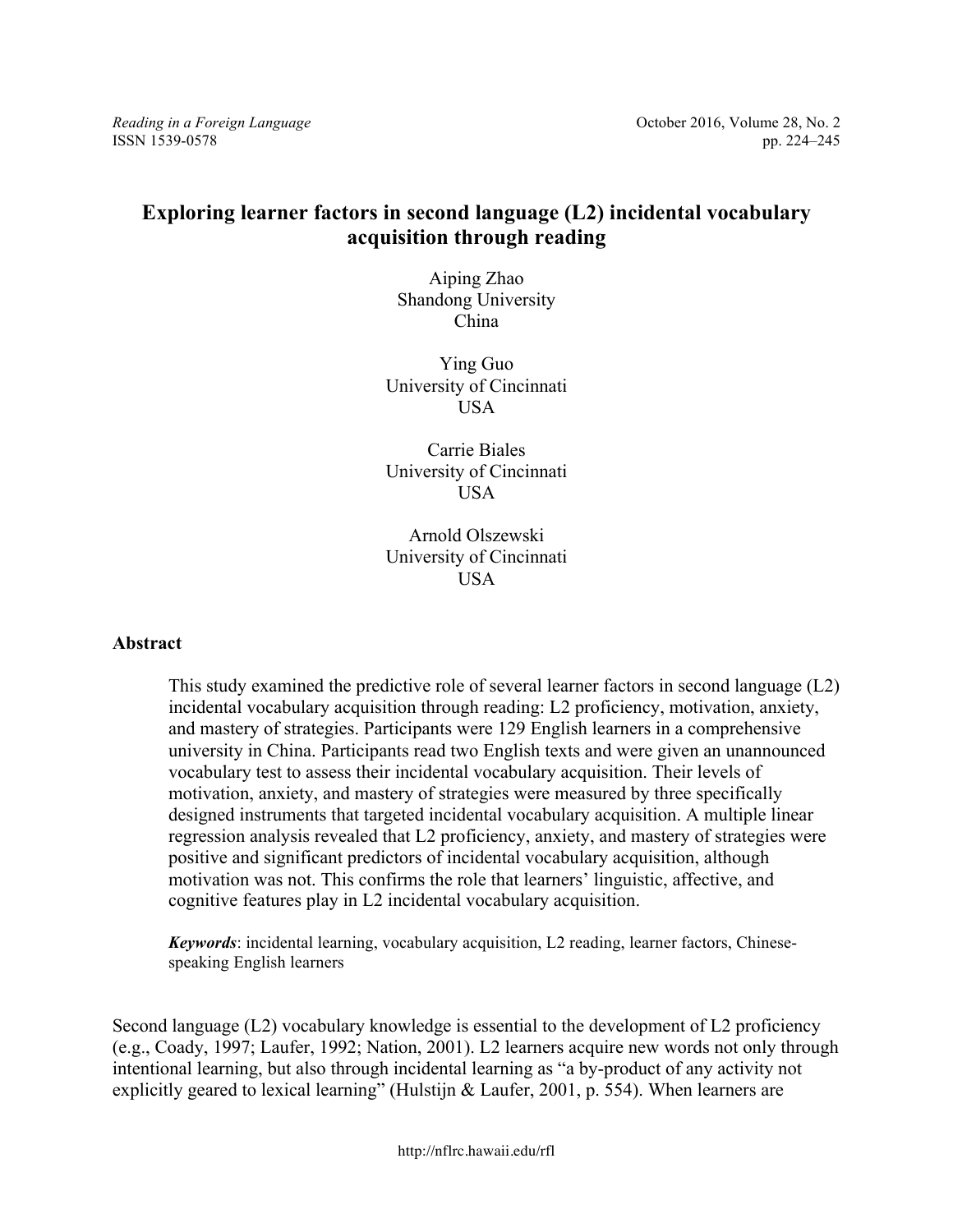engaged in linguistic activities (e.g., listening, conversation, or reading) for purposes of comprehension, fun, or information other than lexical learning, they may encounter new words, process new words, and develop knowledge of new words. The words they acquire through these activities are considered to be acquired incidentally (Huckin & Coady, 1999; Hulstijn & Laufer, 2001; Reynolds & Bai, 2013). Although L2 learners acquire words incidentally through listening and conversations (Ellis, Tanaka, & Yamazaki, 1994), reading serves as the primary source of input for L2 incidental vocabulary acquisition. This is especially true in an English as a foreign language (EFL) context where there is a lack of oral input (Grabe, 2004; Kweon & Kim, 2008).

The number of words learners acquire incidentally through reading might vary according to many factors including input factors, word properties, and learner factors (Ellis, 1994). Both input factors (e.g., input elaboration, frequency of exposure, topic familiarity, context clues) and word properties (e.g., word salience, word class type, clause type) were found to be significantly associated with L2 incidental vocabulary acquisition through reading (Chen & Truscott, 2010; Cho & Krashen, 1994; Kim, 2006; Ko, 2012; Kweon & Kim, 2008; Pulido, 2007; Reynolds & Wible, 2014). However, learner factors (including linguistic, motivational, affective, and cognitive) are seldom explored in relation to L2 incidental vocabulary acquisition through reading.

L2 incidental vocabulary acquisition through reading usually involves the process of learners noticing an unknown word, searching for its meaning, and elaborating upon the form-meaning connection (Laufer & Hulstijn, 2001; Peters, Hulstijn, Sercu, & Lutjeharms, 2009). In this process, the amount of attention learners allocate to unknown words is crucial to the amount of vocabulary acquired through reading (Huckin & Coady, 1999). As Huckin and Coady (1999) pointed out, "incidental learning is not entirely 'incidental,' as the learner must pay at least some attention to individual words" (p. 190). Although learners' focal attention in reading is on the major reading purposes such as text comprehension, a certain degree of peripheral attention might be paid to unknown words, leading to incidental vocabulary acquisition (Ellis, 1994; Schmidt, 1993). Because learners decide whether to pay attention to unknown words and regulate the amount of attention allocated to them, it is reasonable to argue that learner factors (e.g., mastery of strategies dealing with new words), in addition to input factors and word properties, might play a role in predicting incidental vocabulary acquisition (Ellis, 1994). However, few empirical studies have explored the predictive role of learner factors in incidental vocabulary acquisition through reading.

In this study, we aimed to fill this research gap by examining the predictive role of learner factors in L2 incidental vocabulary acquisition through reading. The four learner factors selected for this study are L2 proficiency, motivation, anxiety, and mastery of strategies. These learner factors were chosen because prior research suggests they influence the way in which L2 learners process information (Laufer & Hulstijn, 2001) and contribute to both L2 vocabulary acquisition (Fontecha & Gallego, 2012; Pulido, 2003; Tseng, Dörnyei, & Schmitt, 2006; Tseng & Schmitt, 2008) and L2 reading performance (Anderson, 1991; Day & Bamford, 1998; Mori, 2002; Saito, Horwitz, & Garza, 1999; Zhao, Guo, & Dynia, 2013). These learner factors might also influence L2 incidental vocabulary acquisition, although they haven't been examined together in a single study. Chinese-speaking L2 English learners were chosen as our target population because they constitute the largest number of L2 English learners in the world; however, this population is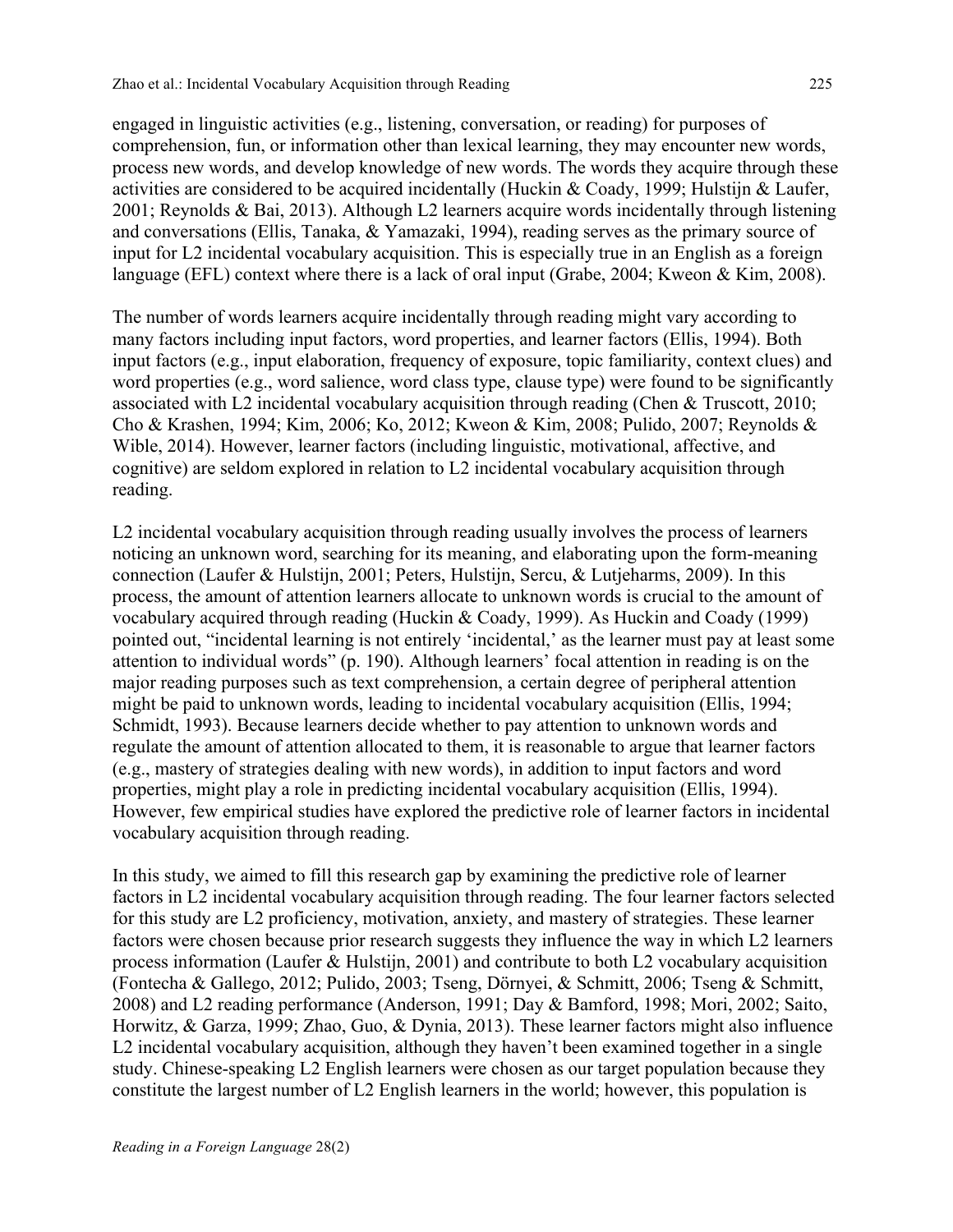largely understudied, especially in L2 vocabulary acquisition research. Nevertheless, Chinese students are the largest group of international students in U.S schools (Institute of International Education, 2015). By examining four important learner factors together, this study may shed light on how teachers can better facilitate their students' L2 English vocabulary learning not only in China, but also in the U.S. In this paper, L2 refers to any language learned in addition to one's native language, regardless of where this language is learned.

### **Incidental Vocabulary Acquisition and L2 Proficiency**

The existing literature suggests that high L2 reading proficiency is favorable to incidental vocabulary acquisition through reading (Pulido, 2003; Zahar, Cobb, & Spada, 2001). In a study conducted by Pulido (2003), learners with higher L2 reading proficiency acquired more words than learners with lower L2 reading proficiency in reading texts of both familiar and unfamiliar topics. Proficient readers usually have more efficient decoding skills, which frees up their attention resources to enable the construction of ideas from context, the successful inferencing of word meaning, and subsequent vocabulary acquisition. There are studies showing a mixed relationship between incidental vocabulary acquisition and L2 proficiency. For example, Tekmen and Daloglu (2006) found that among L2 English learners in Turkey, advanced proficiency level students were able to acquire more words from reading than intermediate and upper intermediate proficiency level students. However, no difference in incidental vocabulary acquisition was found between the intermediate and upper intermediate proficiency level students. A limitation of this study is that L2 proficiency was treated as a categorical variable which was converted from a continuous variable (placement test scores). The treatment of a continuous variable as a categorical variable, however, usually reduces power, making it hard to find existing effects (Aiken & West, 1991). In the present study, to address the limitations appearing in previous studies, we treated L2 proficiency as a continuous variable by using raw proficiency scores from a large-scale standardized test.

### **Incidental Vocabulary Acquisition and Motivation**

Motivation "provides the primary impetus to initiate learning the L2 and later the driving force to sustain the long and often tedious learning" (Dörnyei, 1998, p. 117). Consequently, motivation is considered to be a key factor that influences the success of L2 acquisition (Dörnyei, 1998; Mori, 2002). L2 motivation is context-specific and dependent upon both the macro-context, such as social and cultural context, and the micro-context, such as specific tasks to be accomplished in the social or academic setting (Dörnyei & Skehan, 2003). In the context of L2 reading, when learners read for purposes other than lexical learning, they might be motivated to learn some of the new words if they regard these words as relevant to the understanding of the text (Hulstijn, Hollander, & Greidanus, 1996). Laufer and Hulstijn (2001) were among the few who paid attention to the motivational aspect in addition to the cognitive aspect of L2 incidental vocabulary acquisition. They conceptualized motivation as a dichotomous construct (strong versus moderate motivation). According to this construct, learners with a self-imposed need to acquire vocabulary were considered to be strongly motivated and those with an extrinsically imposed need were considered moderately motivated. They argued that strong motivation would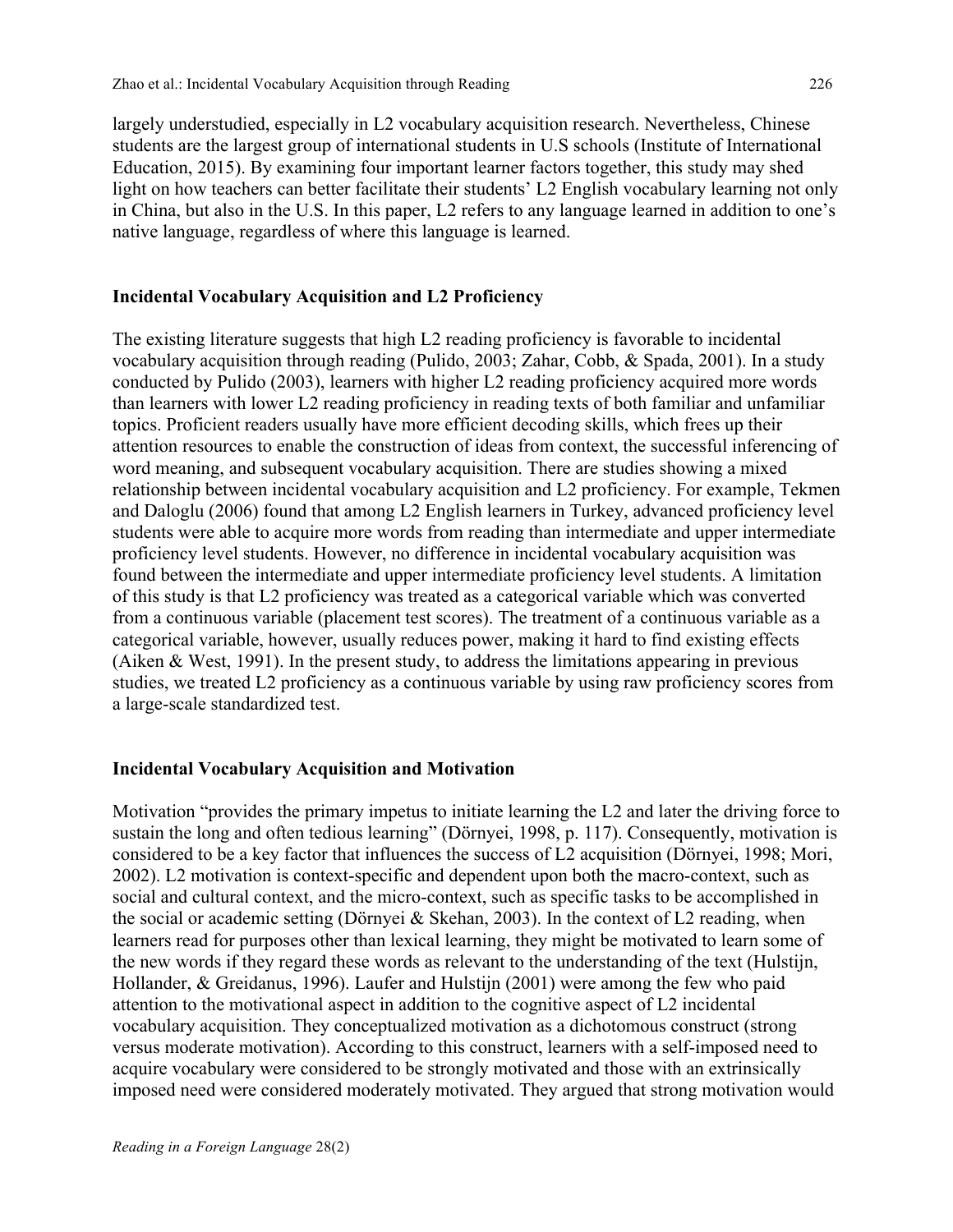incur more involvement than moderate motivation, possibly leading to more vocabulary acquisition. However, this assumption was not empirically tested.

L2 motivation has been approached from many different perspectives, including the expectancyvalue theory (Dörnyei, 1998; Mori, 2002; Ryan & Deci, 2000). Based on this framework, motivation is conceptualized as a multifaceted construct that includes self-efficacy, extrinsic motivation, and intrinsic motivation (Dörnyei, 1998; Komiyama, 2013; Mori, 2002; Ryan & Deci, 2000; Wigfield & Guthrie, 1997). Self-efficacy refers to a person's judgment of his or her capabilities to conduct certain tasks. These perceived capabilities are believed to influence a person's behavior such that when a person believes that his or her behavior can lead to a desired outcome, he or she executes the behavior required to achieve that outcome (Czerniak & Chiarelott, 1990). Therefore, if L2 learners believe that they are capable of learning new words through reading when their reading purpose is not lexical learning, they are more willing to exert effort on these words. Intrinsic motivation refers to the participation in a task based on personal interest in the task itself while extrinsic motivation reflects involvement in a task based on external values and demands (Dörnyei, 1998; Ryan & Deci, 2000). In terms of L2 incidental vocabulary acquisition, if an L2 learner learns a word incidentally through reading because of his or her interest in the word, he or she is intrinsically motivated; if he or she learns words incidentally from reading to improve his or her grade in a language course, he or she is extrinsically motivated. Typically, an L2 learner possesses both intrinsic motivation and extrinsic motivation, which may impact L2 acquisition (Komiyama, 2013). Deng (2010) was among the few researchers that examined learners' motivation for L2 incidental vocabulary learning. He found that L2 learners had higher self-efficacy in learning words incidentally through reading, compared to listening. This study emphasized the motivational construct of self-efficacy but neglected intrinsic motivation and extrinsic motivation, which are also important aspects of the motivational construct based on the expectancy-value framework (Komiyama, 2013).

Given that motivation is a context-specific, multidimensional construct, it is important to evaluate it comprehensively in the specific context of learning words incidentally through reading. Hence, this study incorporated three motivational constructs (i.e., self-efficacy, intrinsic motivation, and extrinsic motivation) into a comprehensive context-specific motivation instrument to investigate learners' motivation in L2 incidental vocabulary acquisition through reading. The present study explored whether motivation can predict L2 incidental vocabulary acquisition.

### **Incidental Vocabulary Acquisition and Anxiety**

Research suggests that learners tend to feel anxious when they encounter unfamiliar words in reading (Shi & Liu, 2006; Zhao et al., 2013). L2 learners generally lack the effective strategies necessary to cope with new words encountered when reading (Nassaji, 2003). In dealing with new words, 80% of the strategies that L2 learners use are lexical inferencing strategies (Paribakht & Wesche, 1999). That is, L2 learners employ their semantic, grammatical, and syntactic knowledge, as well as contextual cues, to infer the meaning of unknown words. However, their linguistic knowledge is usually not sufficient enough or the context cues are too scarce or vague for learners to successfully infer the meaning of words, resulting in a low lexical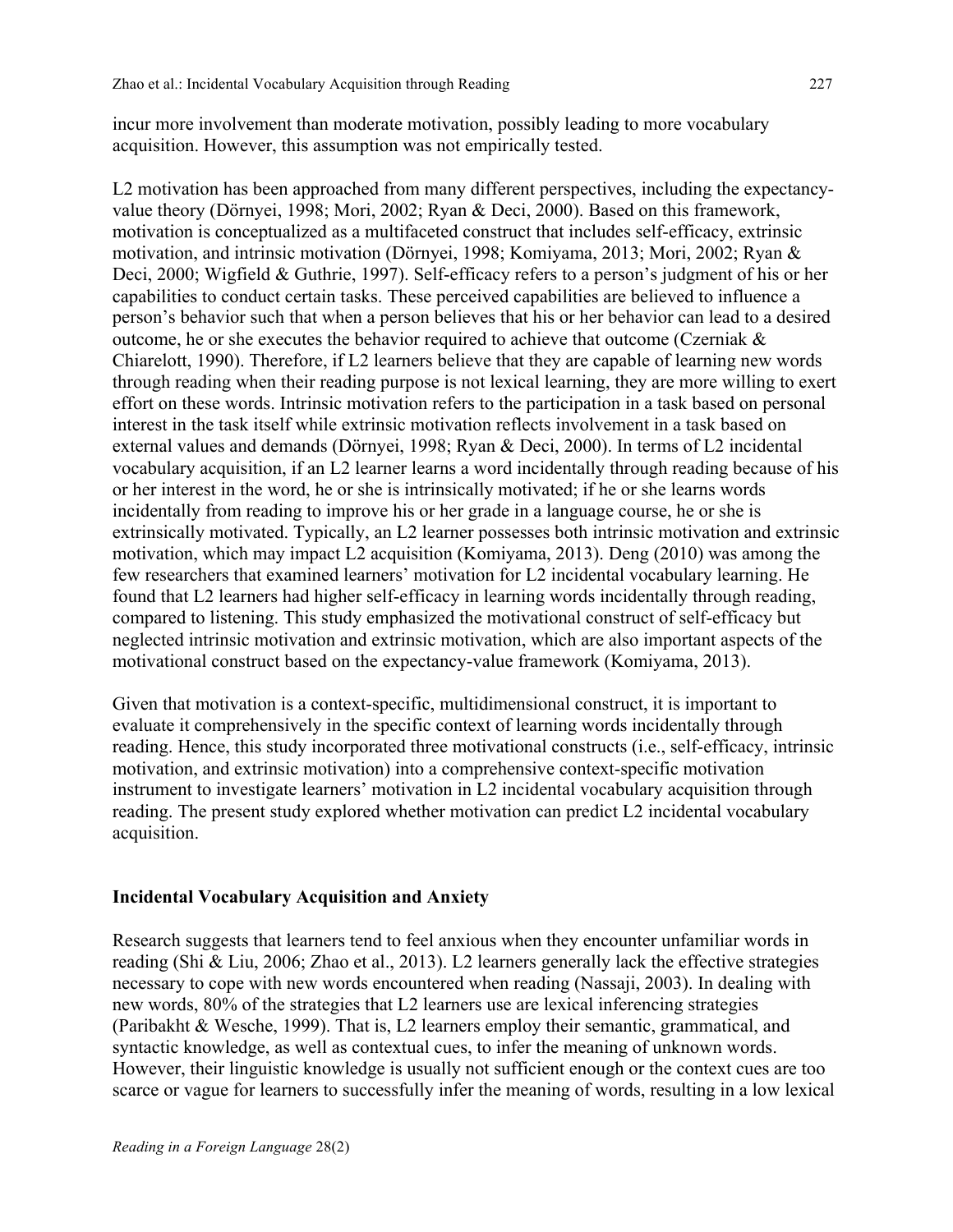inferencing rate. Nassaji (2003) found that more than three quarters of the lexical inferences made by L2 learners during reading were partially or completely wrong. Their inability to effectively determine the meaning of new words thus might incur anxiety. Therefore, this study hypothesizes that L2 learners experience a specific type of anxiety when they encounter new words during reading, try to find their correct meanings, and worry about inappropriate text comprehension due to their improper understanding of unknown words. This type of anxiety, incidental vocabulary learning anxiety, may influence L2 incidental vocabulary acquisition.

The importance of incidental vocabulary learning anxiety has not received much attention with respect to L2 vocabulary acquisition. The existing research has primarily focused on the relationship between L2 vocabulary acquisition and foreign language anxiety or foreign language reading anxiety. Most researchers agree that foreign language anxiety negatively influences foreign language performance in general, and vocabulary acquisition specifically, as it may occupy learners' cognitive processing capacity and reduce the amount of attention that students are able to allocate in completing the task at hand (Horwitz, Horwitz, & Cope, 1986; MacIntyre & Gardner, 1989, 1994). Foreign language reading anxiety is negatively associated with foreign language reading performance (Saito et al., 1999; Zhao et al., 2013) but is not related to L2 incidental vocabulary acquisition (Sas, 2002).

Drawing from previous research on foreign language reading anxiety and the process of incidental vocabulary acquisition (Laufer & Hulstijn, 2001; Saito et al., 1999; Zhao et al., 2013), one premise of this study is that incidental vocabulary learning anxiety, rather than other types of anxiety (e.g., foreign language reading anxiety) may be related to L2 incidental vocabulary acquisition. This type of anxiety might be debilitating or facilitating to incidental vocabulary acquisition. Incidental vocabulary learning anxiety, like foreign language anxiety, might cause attention deficits, resulting in learners' inability to obtain enough information about the vocabulary for the processing of form-meaning connection, thus detrimental to vocabulary acquisition (Horwitz et al., 1986; MacIntyre & Gardner, 1989, 1994). On the other hand, if learners experience anxiety in learning words incidentally through reading, it is possible that unknown words actually capture their attention. This attention to vocabulary is the first and important step to incidental vocabulary acquisition (Hulstijn et al., 1996; Schmidt, 1993) and thus incidental vocabulary learning anxiety might facilitate incidental vocabulary acquisition. More empirical research needs to be conducted to examine the exact relationship between incidental vocabulary learning anxiety and incidental vocabulary acquisition. The present study contributed to the existing literature by examining the predictive role of anxiety in L2 incidental vocabulary acquisition through the utilization of an incidental vocabulary learning anxiety scale.

## **Incidental Vocabulary Acquisition and Mastery of Strategies**

Different strategies can be employed in different stages of the incidental vocabulary acquisition process. In the stage of noticing unknown words, selective attention strategies, such as deciding if the unknown word is important to learn, are commonly used (Gu & Johnson, 1996). In the subsequent searching for meaning stage, various strategies including lexical inferencing strategies, the use of a dictionary or glosses, or asking teachers or peers for meaning, can be used (Cho & Krashen, 1994; Ko, 2012; Luppescu & Day, 1993; Nassaji, 2003). Among these, lexical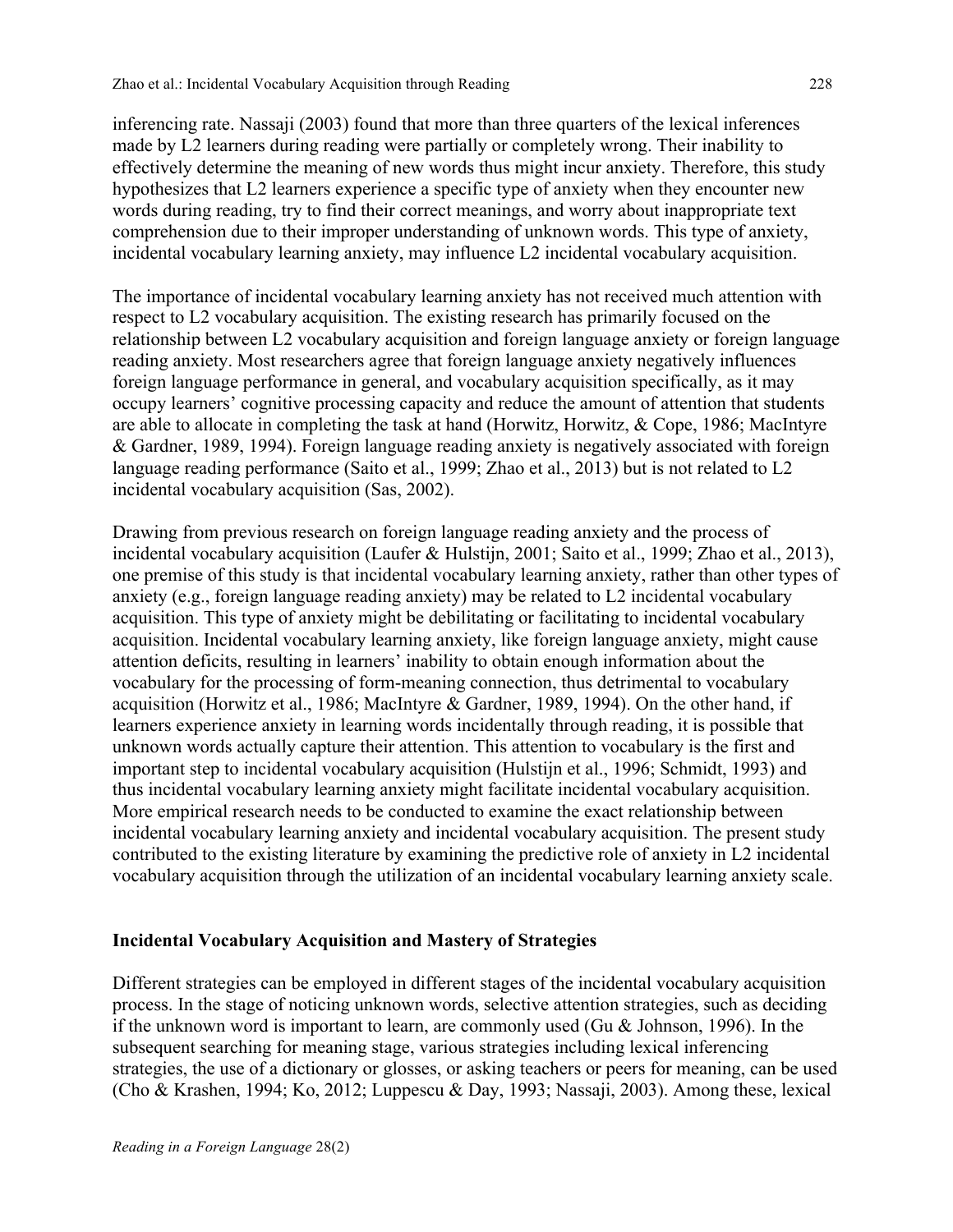inferencing strategies which exploit linguistic and contextual clues and learners' various knowledge sources are the strategies most widely adopted by L2 learners (Fraser, 1999; Paribakht & Wesche, 1999). In the stage of elaborating on form-meaning connections, a group of cognitive and memory strategies such as repeating, creating semantic networks, associating with known words, remembering the context, and using words in sentences can be employed (Fan, 2003; Gu & Johnson, 1996; Schmitt, 1997).

There are several studies that have explored the relationship between the specific strategy used (e.g., the use of a dictionary or glosses) and L2 incidental vocabulary acquisition (Cho  $\&$ Krashen, 1994; Ko, 2012; Luppescu & Day, 1993; Nassaji, 2003). To the best of our knowledge, no study has explored whether L2 incidental vocabulary acquisition is predicted by learners' overall mastery of strategies used in the specific context of incidental vocabulary acquisition through reading. Recent research suggests that it is the skillful mastery of strategies, instead of the frequency of strategy use, that impacts L2 learning results (Nassaji, 2003; Tseng et al., 2006). Learners with a good mastery of strategies are usually those who seek active and creative participation in the learning process (Tseng & Schmitt, 2008). An effective and skillful mastery of strategies enables them to choose flexibly from a wide range of possible strategies and apply them to different learning tasks and contexts. Therefore, instead of using many strategies frequently and randomly, learners' skilful mastery of strategies might benefit L2 incidental vocabulary acquisition.

In addition, research indicates that strategy use is context-specific (Gao, 2006). That is, learners adjust their strategy use according to the specific tasks, different learning contexts, and their perception of appropriate learning behaviors. Due to the influence of context on strategy choice, new instruments need to be created or adaptations need to be made to existing instruments in order to better measure students' strategy use in specific contexts (Griffiths & Oxford, 2014). To better reveal the predictive role of the mastery of strategies in L2 incidental vocabulary acquisition, this study drew on recent strategy research and utilized a novel instrument to assess learners' mastery of strategies within the specific context of L2 incidental vocabulary acquisition.

## **The Present Study**

A review of the literature indicates that learner factors such as L2 proficiency, motivation, anxiety, and mastery of strategies have been investigated inadequately in L2 incidental vocabulary acquisition through reading. The predictive role of these variables in L2 incidental vocabulary acquisition has seldom been explored. Previous research also shows that motivation, anxiety, and mastery of strategies are context-specific (Dörnyei & Skehan, 2003; Gao, 2006; Saito et al., 1999) but there are no existing scales measuring these constructs in the context of L2 incidental vocabulary learning through reading. With three specifically designed instruments, this study aims to fill this research gap by addressing the following research question: How do learner factors, including L2 proficiency, motivation, anxiety, and mastery of strategies, uniquely predict L2 incidental vocabulary acquisition through reading?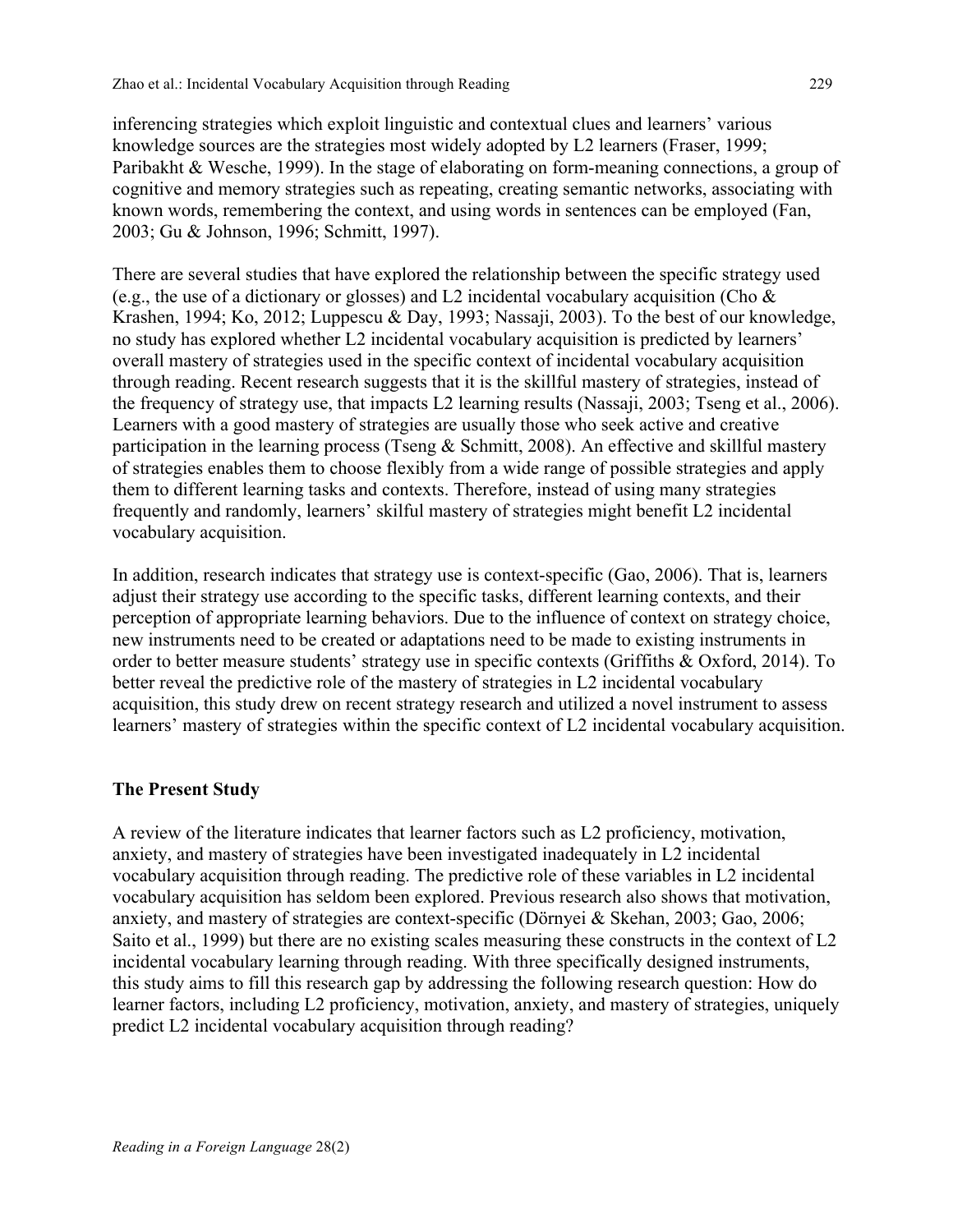## **Method**

### *Participants*

The participants in this study were 129 Chinese-speaking L2 English learners enrolled in 6 English courses at a comprehensive university in eastern China. All participants were sophomores majoring in English, with an average English learning experience of 9.5 years in school settings. As English majors, their major related courses (e.g., Integrated English, English Composition, English Speaking, Extensive Reading, and Culture in English-speaking Countries) were taught with English as the language of instruction. Participant ages ranged from 18 to 21 years. As is typical with English programs in China, there were more female participants ( $n =$ 106) than male participants  $(n = 23)$ .

## *Reading materials*

The reading materials selected for this study were excerpts from two English passages in a textbook for English majors in China (Liu, 2007). The first passage was from *All Un-Alone in the City* (hereafter "City") and the second from *Can We Know the Universe---Reflections on a Grain of Salt* (hereafter "Universe"). The "City" passage discusses what friendship meant to people living in big cities such as New York. It has 960 tokens in length with 94.48 % of the tokens falling within the 5000 most frequent words in the British National Corpus (Heatley, Nation, & Coxhead, 2002). It has 41 sentences and 23 of them contain embedded clauses. The "Universe" passage presents the author's reflection on science and discusses whether the universe has regularities or rules that are knowable to man. It has 851 tokens in length with 94.95% of the tokens falling within the 5000 most frequent words in the British National Corpus (Heatley et al., 2002). It has 33 sentences and 17 of them contain embedded clauses.

To estimate the difficulty level of the passages in terms of known words ratio, we used the procedures adopted by Swanborn and de Glopper (2002). Four instructors teaching the same proficiency level of students as those in our study were presented the two reading passages and asked to mark the words they suspected would be unknown to average students in their class. If a word was marked by at least two of the instructors, it was considered a potentially unknown word. Twenty-six words in the "City" passage and 27 words in the "Universe" passage were identified as potentially unknown words. Therefore, 97.29% of words in the "City" passage and 96.83% in the "Universe" passage were determined to be known words. Both passages fall into the optimal ratio of 96% through 99% suggested by researchers for L2 reading comprehension and vocabulary learning (Hu & Nation, 2000; Waring & Takaki, 2003).

### *Target words*

The purpose of identifying potentially unknown words in the passages was not only to estimate the approximate known words ratio and but also to aid in the selection of target words. Although it was suspected that potentially unknown words would not be familiar to average participants, they may be familiar to some of the participants. Therefore, only words identified as potentially unknown by all four instructors were regarded as candidate target words. Thirteen words from "City" and 15 words from "Universe" were identified as candidate target words. Of these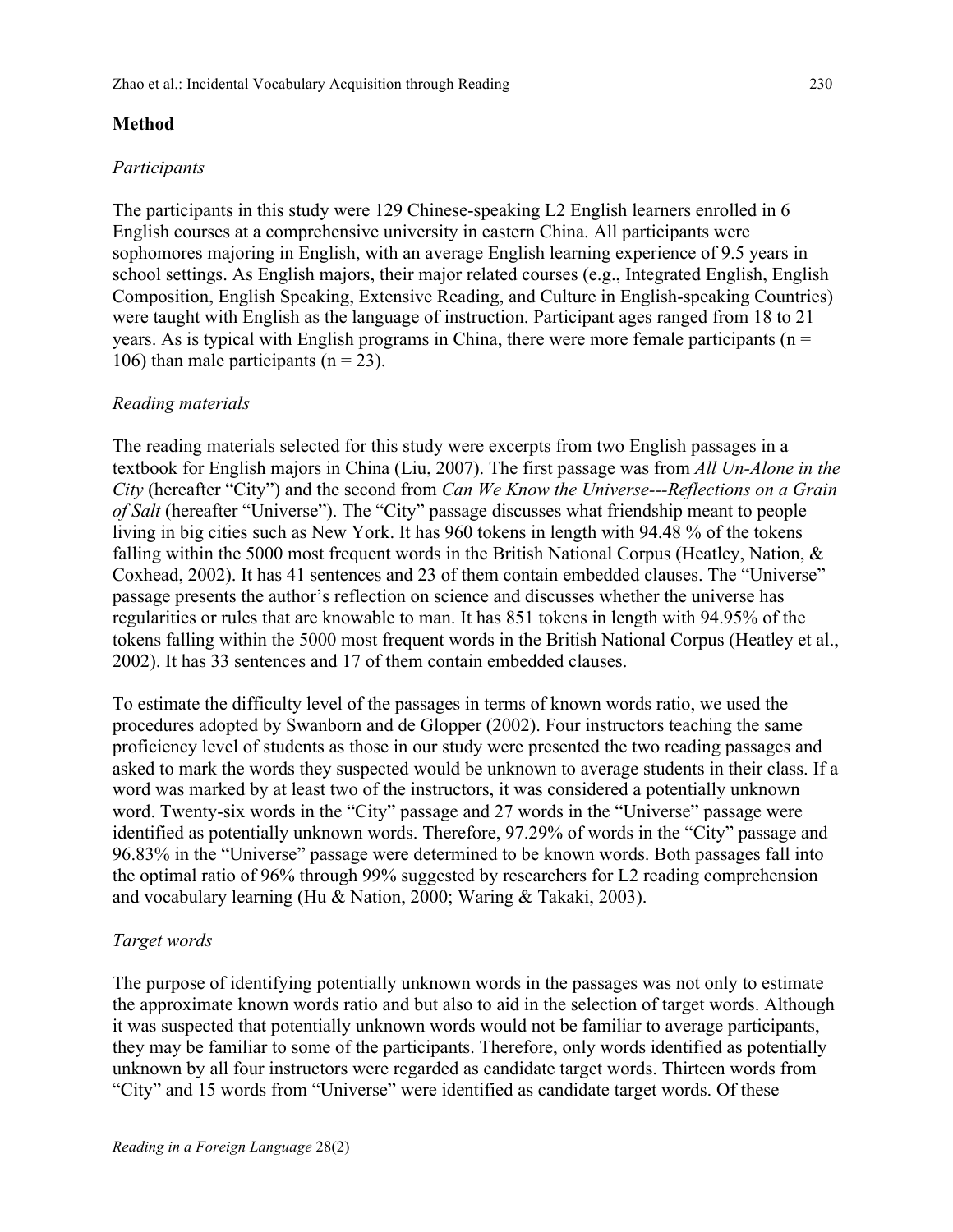candidates, 10 highly specified content words were selected from each passage as target words. The 20 target words include 12 nouns, 3 verbs, and 5 adjectives (see Appendix A). We carried out a pilot study examining the target words among 33 students at the same proficiency level as participants in the present study. Six students reported knowing one word and one reported knowing two words. The remaining 26 students reported knowing none of the target words. As not one word was recognized by more than one student, all target words were included in the present study.

### *Vocabulary acquisition test*

In the present study, an unannounced vocabulary test with the 20 target words was administered to participants after they finished reading the two passages. The vocabulary test listed the target words in a random order and participants were asked to provide either the English definition or the Chinese translation of these words. Both English and Chinese responses were accepted to accommodate participants' preference in using L1 (Chinese) or L2 (English) to define the target words (Laufer & Hulstijn, 2001). At the end of the test, participants were prompted to list the target words they knew prior to reading the passages. These lists were then scored and used as indicators of participants' pre-knowledge of the target words. A pretest of target words was not administered. This was done to avoid highlighting the target words and drawing participants' attention to these words in the following reading procedures, which might compromise the incidental nature of this study (Laufer & Hulstijn, 2001; Waring & Takaki, 2003). Fifteen participants reported knowing one word, five participants reported knowing two words, and one participant reported knowing three words prior to reading the passage. The remaining participants reported knowing none of the target words prior to encountering them in the reading passages.

### *L2 proficiency test*

The participants' scores on the *Test for English Majors-4* (TEM-4, China National Advisory Committee for Foreign Language Teaching, 2012) were used as indicators of L2 proficiency. TEM-4 is a large-scale standardized test that all English majors in China take during their second year in the English program. It is administered by the Ministry of Education of China in April and the students' test scores are usually announced in October. It includes six parts: writing, dictation, listening comprehension, cloze, vocabulary and grammar, and reading comprehension. The range of possible scores for TEM-4 is 0-100, with higher scores indicating greater English proficiency (Xi & Jiang, 2006). Studies of the TEM-4 have indicated good content validity and reliability (Li, 2012). Since the participants took the TEM-4 one week before they participated in this study, we waited till October to collect the TEM-4 scores and used them as participants' L2 proficiency scores.

### *Instruments*

Three instruments were developed by the authors specifically for this study to measure participants' levels of motivation, anxiety, and mastery of strategies in L2 incidental vocabulary acquisition through reading: The Motivation for Incidental Vocabulary Learning Scale (MIVLS, see Appendix B), The Incidental Vocabulary Learning Anxiety Scale (IVLAS, see Appendix C),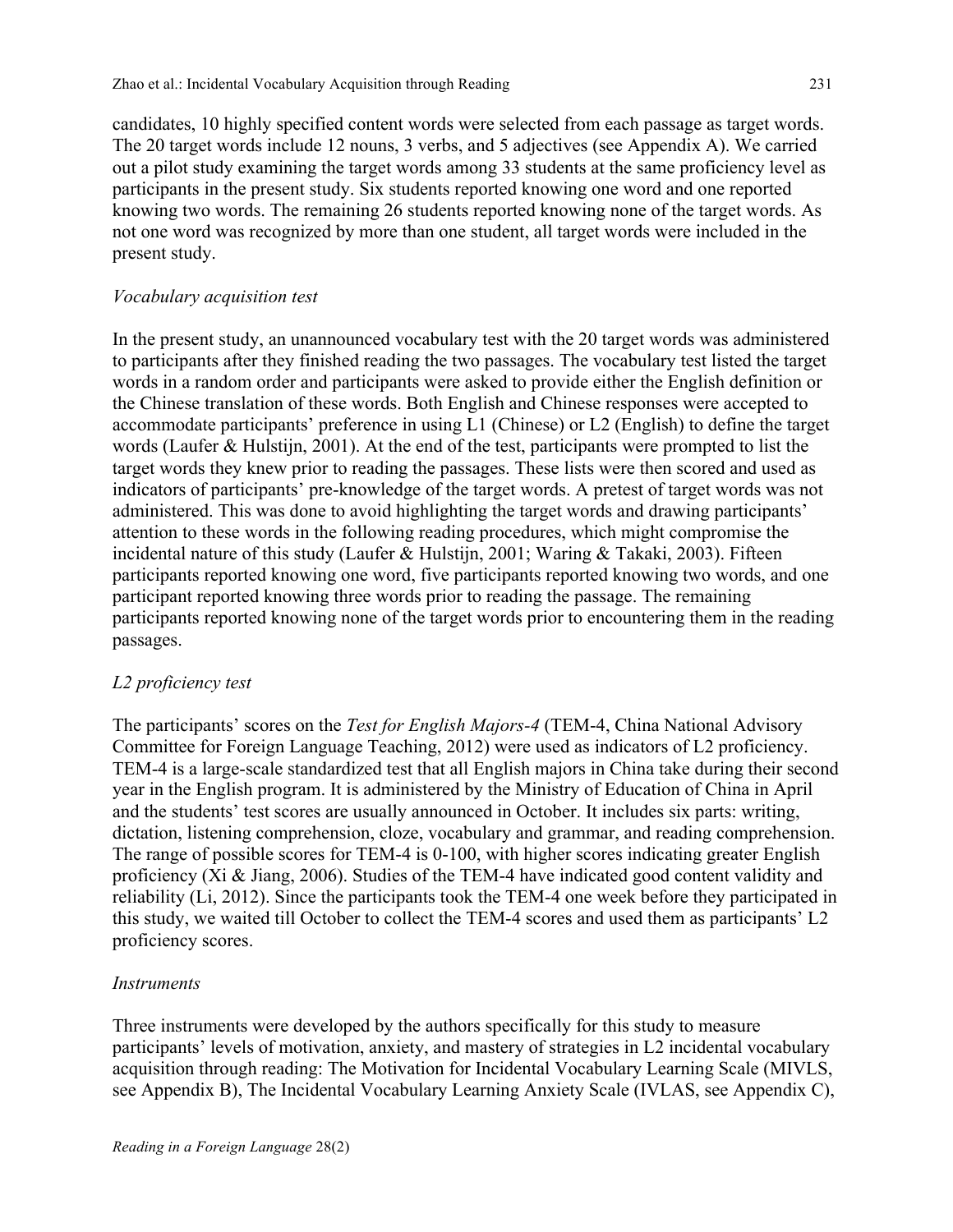and The Mastery of Incidental Vocabulary Learning Strategies Scale (MIVLSS, see Appendix D). To determine the constructs and dimensions of each instrument, a review of the literature regarding L2 reading, vocabulary acquisition, and incidental vocabulary acquisition, as well as relevant motivation, anxiety, and strategy scales was conducted. These instruments were originally written in English and then translated into Chinese by a professional translator (a translation teacher) to facilitate comprehension by the participants. The Chinese versions were then translated back into English by another professional translator (a graduate student majoring in translation) to check for consistency.

To assess reliability, a pilot study was conducted with 33 students of the same L2 proficiency level as participants in the current study. The students filled out the three measures during regular class time and 5 volunteers provided feedback during a subsequent group discussion. Minor modifications of items in the three measures were made based on the feedback. In the pilot study, the internal consistency (Cronbach' alpha) was 0.74 for MIVLS, 0.80 for IVLAS, and 0.81 for MIVLSS. The reliabilities of all the three measures met the cut-off of 0.70 suggested by Dörnyei (2003) for second language acquisition research. All items were maintained with some minor revisions.

*Motivation measure.* The MIVLS was used to assess motivation, encompassing three constructs: self-efficacy (13 items), intrinsic motivation (7 items), and extrinsic motivation (6 items). This measure was based on the Motivation for Reading Questionnaire (Wigfield & Guthrie, 1997) and the Motivation for Vocabulary Questionnaire (Deng, 2010). The self-efficacy items were designed to measure students' self-efficacy about noticing unknown words and selecting words to learn, searching word meanings, and processing form-meaning connections, roughly corresponding to the incidental vocabulary acquisition process. The intrinsic motivation items focused on curiosity, involvement, and importance. The extrinsic motivation items focused on recognition, grades, and competition (Wigfield & Guthrie, 1997). Participants responded to the 26 items using a Likert scale ranging from 1 (strongly disagree) to 5 (strongly agree). The internal consistency (Cronbach's alpha) of MIVLS in the present study was 0.78.

*Anxiety measure.* Anxiety was assessed by the IVLAS, a 5-point Likert scale with 10 items. These items were designed to capture the anxious feelings students might have when they encounter unknown words during reading, try to find word meanings, and worry about inaccurate text comprehension due to their inappropriate understanding of word meanings. The scale was based on the Foreign Language Reading Anxiety Scale (Saito et al., 1999), but items were written in such a way that they targeted the specific anxiety that students might have when they encounter unknown words during reading and try to obtain the appropriate meaning for text comprehension. Participants responded to the 10 items on a Likert scale ranging from 1 (strongly disagree) to 5 (strongly agree). Note that the negative statements were scored using a 5-point rating scale (5 = strongly agree,  $4 =$  agree, 3 = neither agree nor disagree,  $2 =$  disagree,  $1 =$ strongly disagree). The scores of the positive statements were reversed (1 = strongly agree,  $2 =$ agree,  $3$  = neither agree nor disagree,  $4$  = disagree,  $5$  = strongly disagree). The internal consistency (Cronbach's alpha) of IVLAS in the present study was 0.81.

*Mastery of strategies measure.* The MIVLSS assessed students' mastery of the strategies that are frequently adopted in incidental vocabulary acquisition through reading. It included 26 items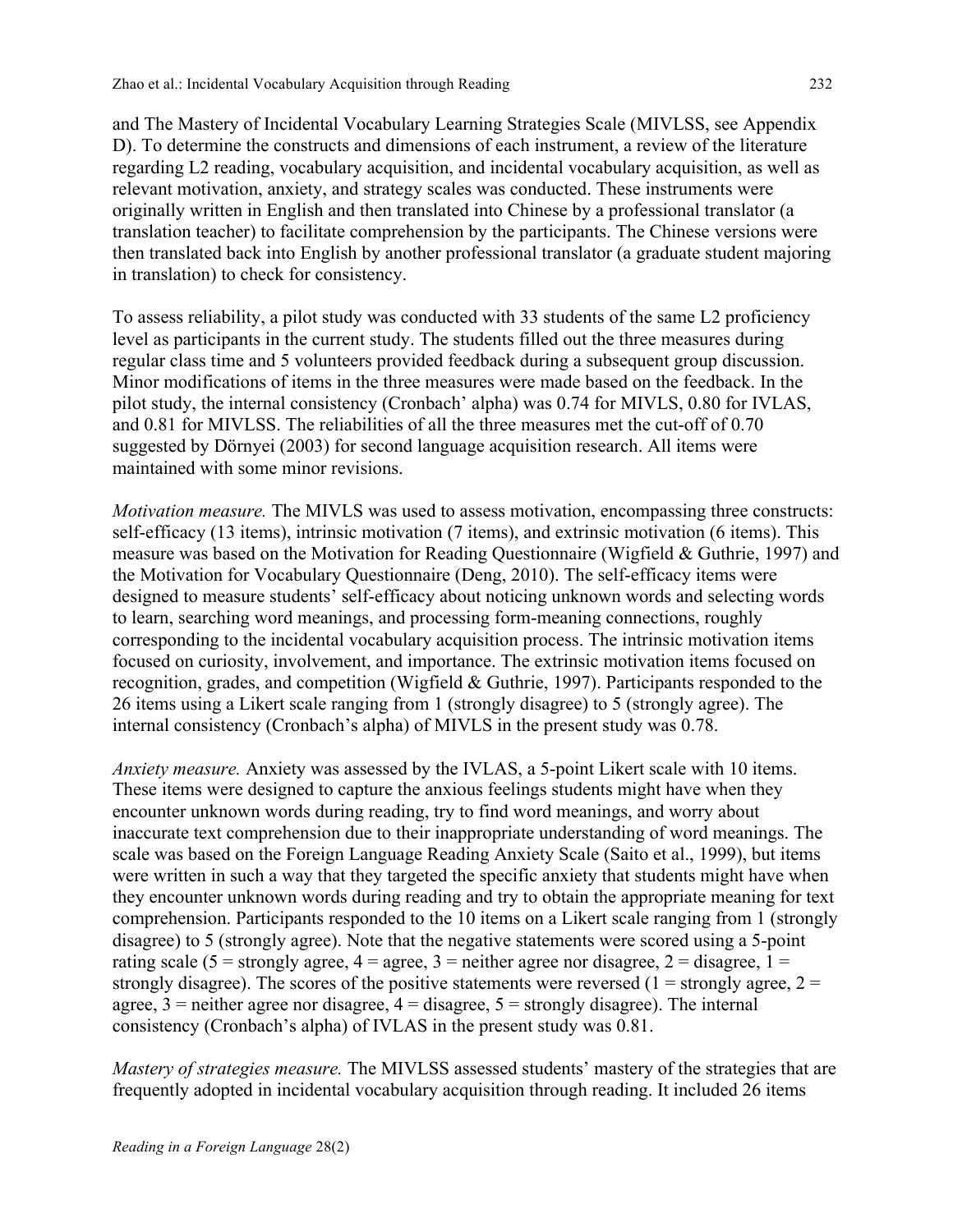within three categories roughly corresponding to the process of incidental vocabulary acquisition: noticing the word (e.g., selective strategies; 2 items), searching for word meaning (e.g., inferencing strategies, glosses, and dictionary use; 9 items), and elaborating form-meaning connections (e.g., cognitive and memory strategies; 15 items). The MIVLSS was adapted from the Vocabulary Learning Questionnaire (Gu & Johnson, 1996) and the Vocabulary Learning Strategies (Schmitt, 1997). Participants rated their mastery of strategies on a 5-point Likert scale ranging from 1 (no mastery), 2 (little mastery), 3 (some mastery), 4 (good mastery), to 5 (very good mastery). The internal consistency (Cronbach's alpha) of MIVLSS in the present study was 0.88.

#### *Procedure*

Data from the present study were collected during regular class time in the spring semester. The participants took part in the study on a voluntary basis and it was explained that the results from the vocabulary tests would not impact their course grade. When the researcher collected data in the classroom, the instructors waited in the teachers' lobby and returned to the classroom after all the tests and measures were collected. Participants were given 25 minutes to read the reading materials as a regular in-class activity. They were told by the researcher to read and try to understand the materials as best as they could. They were also told they would be asked some comprehension questions after reading. These instructions were given to direct participants' attention to text comprehension. Although learners' intention cannot be controlled (Bruton, López, & Mesa, 2011), clearly stating the purpose of reading as text comprehension may guide participants' focal attention to text comprehension instead of lexical learning, constituting one important condition for incidental vocabulary acquisition. The participants were not forewarned of the subsequent vocabulary test, as the announcement of vocabulary test may draw learners' attention to lexical learning and compromise the incidental nature of this study (Peters et al., 2009). After the researcher determined that all students finished reading the two passages, the passages were collected and students were given the unannounced vocabulary test of the 20 target words. The tests were then collected and not returned to participants. Following a short break, participants completed the three instruments: MIVLS, IVLAS, and MIVLSS. Participants' TEM-4 scores were obtained later from each instructor directly.

#### *Scoring*

The incidental vocabulary acquisition test was scored using the rubric created by Laufer and Hulstijn (2001). One point was assigned to a correct response and half a point was assigned if the response was semantically approximate. The degree to which a response was semantically approximate was negotiated among the researchers. No point was assigned if the response was incorrect. At the end of the incidental vocabulary test, participants were asked to write down the words they knew prior to the reading task. The scoring rubric for this pre-knowledge of target words was as follows. If the participant reported knowing a word before the reading task and gave a correct response during the incidental vocabulary acquisition test, the item was considered as pre-known and one point was assigned to the pre-knowledge score. If the participant reported knowing a word before reading and gave a semantically approximate response during the incidental vocabulary acquisition test, half a point was assigned to the pre-knowledge score. If the participant reported knowing a word before reading but gave an incorrect response during the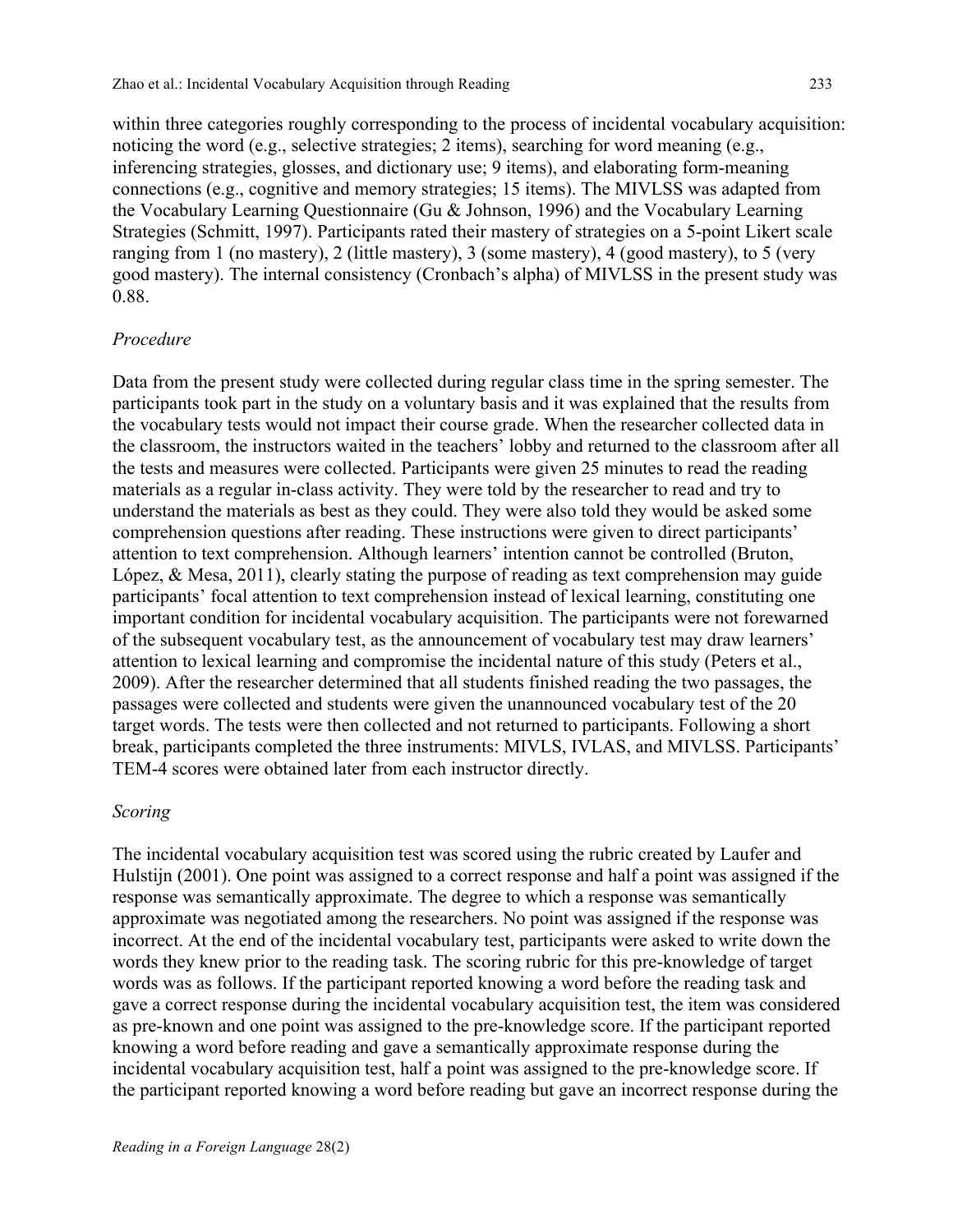test, no point was assigned to the pre-knowledge score. This scoring rubric for pre-knowledge of target words was used to control for participants' overestimation of their pre-knowledge of target words. Incidental vocabulary acquisition scores in this study were then calculated by subtracting the pre-knowledge score from the incidental vocabulary acquisition test score. For the three instruments MIVLS, IVLAS, and MIVLSS, the total scale mean scores (i.e., students' responses to all items were averaged) was used in the analyses.

#### **Results**

Descriptive statistics of all variables are presented in Table 1. The data showed that participants incidentally acquired an average of 3.19 out of 20 target words (*SD* = 2.20) after reading the two passages. The participants' mean L2 proficiency score was 72.90 (*SD* = 6.87), as measured by TEM-4. The participants were moderately motivated to acquire words incidentally from reading as measured by MIVLS ( $M = 3.61$ ,  $SD = 0.34$ ). A moderate level of anxiety was observed as measured by IVLAS ( $M = 3.25$ ,  $SD = 0.57$ ). They reported some mastery of the strategies often used in incidental vocabulary acquisition as measured by MIVLSS ( $M = 3.02$ ,  $SD = 0.58$ ).

| Table 1. Descriptive Statistics for Main Study Variables |       |      |               |  |  |  |
|----------------------------------------------------------|-------|------|---------------|--|--|--|
| Variables                                                | M     | SD   | Range         |  |  |  |
| L2 incidental vocabulary acquisition                     | 3.19  | 2.20 | $0 - 9$       |  |  |  |
| L <sub>2</sub> proficiency                               | 72.90 | 6.87 | $53 - 89$     |  |  |  |
| Motivation                                               | 3.61  | 0.34 | $2.62 - 4.81$ |  |  |  |
| Anxiety                                                  | 3.25  | 0.57 | $1.70 - 4.60$ |  |  |  |
| Mastery of strategies                                    | 3.02  | 0.58 | $1.69 - 4.46$ |  |  |  |

Table 1. *Descriptive Statistics for Main Study Variables* 

*Note.* L2 proficiency from TEM-4; Motivation from the MIVLS; Anxiety from the IVLAS; and Mastery of strategies from the MIVLSS.

A multiple linear regression (MLR) analysis was conducted with L2 incidental vocabulary acquisition as the dependent variable and L2 proficiency, motivation, anxiety, and mastery of strategies as the independent variables. The assumptions of MLR were first checked. The histogram and scatterplot of standardized residuals indicated that the assumptions of normality, homogeneity of variances, and linearity were met. The assumption of independent errors was also met (*Durbin-Watson value* = 1.77). Tests for multi-collinearity indicated that multicollinearity was not a concern (*VIF* = 1.05 for L2 proficiency, 1.47 for motivation, 1.05 for anxiety, and 1.49 for mastery of strategies). Results showed that L2 proficiency ( $\beta$  = .37, *t* = 4.39, *p* < .05, see Table 2), anxiety (*β* = .21, *t* = 2.54, *p* < .05), and mastery of strategies (*β* = .20, *t* = 2.04, *p* < .05) were significant positive predictors of L2 incidental vocabulary acquisition. Motivation ( $\beta$  = .02,  $t$  = 0.17,  $p$  > .05) was not a significant predictor of L2 incidental vocabulary acquisition. The four predictors explained 18% of the variance in L2 incidental vocabulary acquisition through reading,  $R^2 = .18$ ,  $F(4, 124) = 6.86$ ,  $p < .05$ .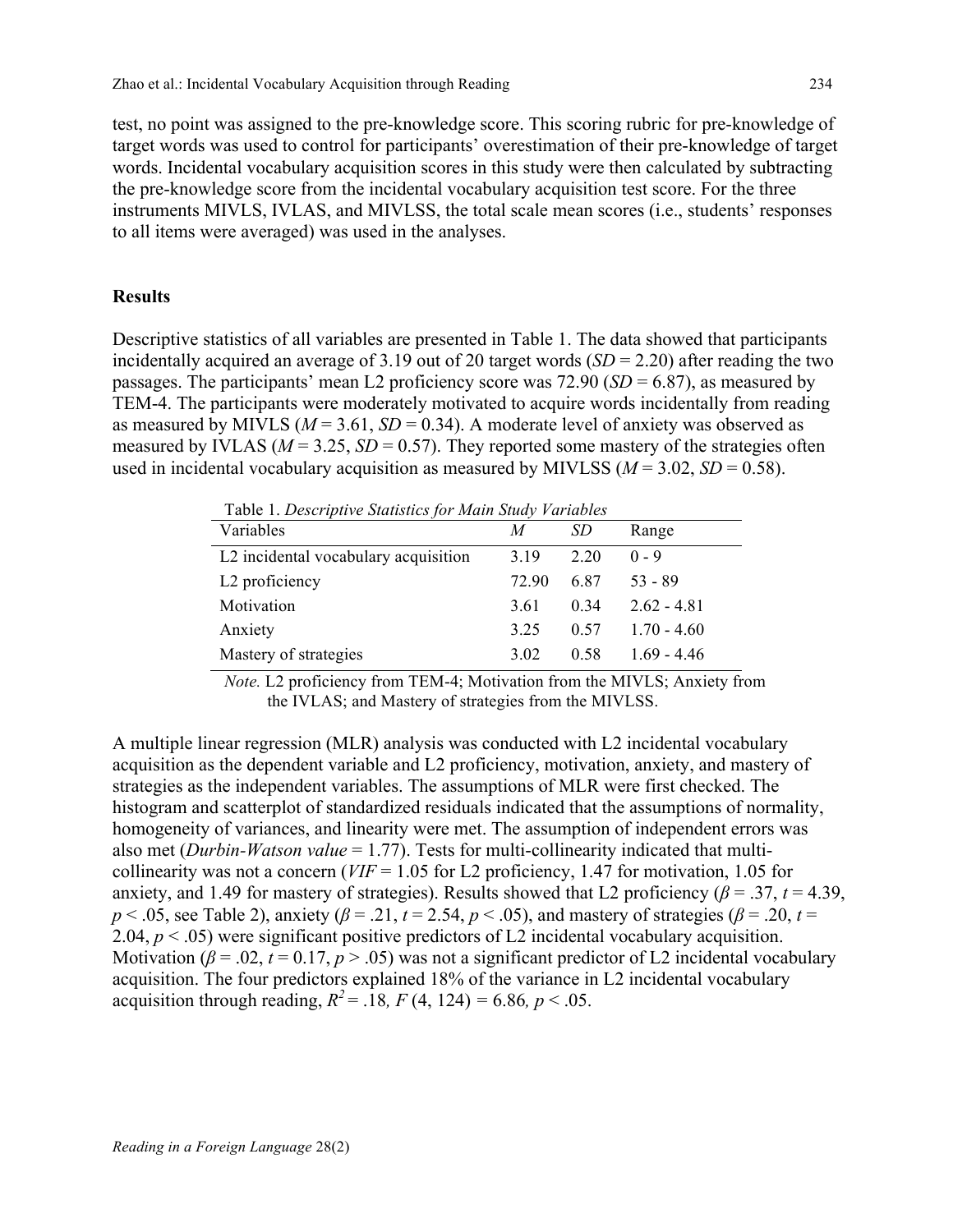| mentana rocabatary Acquistiton |      |      |                 |                    |      |  |
|--------------------------------|------|------|-----------------|--------------------|------|--|
| Variables                      | R    | SE B | 95% CI          |                    |      |  |
| L2 proficiency                 | 0.12 | 0.03 | [0.06, 0.17]    | $.37^{*}$          | 4.39 |  |
| Motivation                     | 0.11 | 0.65 | $[-1.17, 1.39]$ | .02                | 0.17 |  |
| Anxiety                        | 0.81 | 0.32 | [0.18, 1.45]    | $.21$ <sup>*</sup> | 2.54 |  |
| Mastery of strategies          | 0.77 | 0.38 | [0.02, 1.52]    | $.20*$             | 2.04 |  |
| $R^2$                          |      |      | .18             |                    |      |  |
| $\boldsymbol{F}$               |      |      | $6.86^{*}$      |                    |      |  |
|                                |      |      |                 |                    |      |  |

Table 2. *Summary of Multiple Linear Regression Model Predicting L2 Incidental Vocabulary Acquisition*

*Note*.  $N = 129$ .  $CI =$  confidence interval.

$$
*_{\small{p\,<\,.05}}
$$

### **Discussion**

The purpose of the study was to examine the predictive role of several learner factors in L2 incidental vocabulary acquisition through reading. Specifically, the roles of L2 proficiency, motivation, anxiety, and mastery of strategies were examined. The findings revealed that L2 proficiency, anxiety, and mastery of strategies were significant predictors of L2 incidental vocabulary acquisition, but motivation was not. Before addressing this finding, it should be noted that this study included a homogeneous L2 sample (i.e., Chinese-speaking L2 English learners who majored in English), and thus the finding must be interpreted in this vein.

The results indicated that L2 proficiency was a significant predictor of L2 incidental vocabulary acquisition through reading. L2 learners with higher levels of proficiency acquired more words incidentally through reading than those with lower L2 proficiency. L2 learners with higher proficiency usually demonstrate better L2 reading proficiency and a larger L2 vocabulary, which are favorable conditions for L2 incidental vocabulary acquisition through reading (Pulido, 2003). Specifically, higher L2 reading proficiency entails better decoding skills which enable L2 readers to readily construct meanings from the text with more efficient allocation of attention at the word, sentence, and textual levels. This efficiency allows readers to use a combination of bottom-up and top-down processing skills, freeing up their cognitive resources. Therefore, there is more potential for readers to allocate attention to words and process the form-meaning connection after constructing meaning from the text. In addition, a larger L2 vocabulary is beneficial to L2 incidental vocabulary acquisition (Peters et al., 2009). Larger vocabularies make it more likely for learners to correctly infer the meaning of an unknown word, relate the new word with words they've already known, and prepare for the new word to enter their mental lexicon and their developing L2 system (Ellis, 1997; Paribakht & Wesche, 1999). This finding, therefore, corroborates previous findings that high L2 proficiency facilitates L2 incidental vocabulary acquisition (Pulido, 2003).

Anxiety was also found to be a positive predictor of L2 incidental vocabulary acquisition. This is inconsistent with previous findings that foreign language anxiety usually has a debilitating effect on L2 vocabulary acquisition (MacIntyre & Gardner, 1989, 1994). However, this result may be interpreted by examining the "incidental" nature of vocabulary acquisition through reading.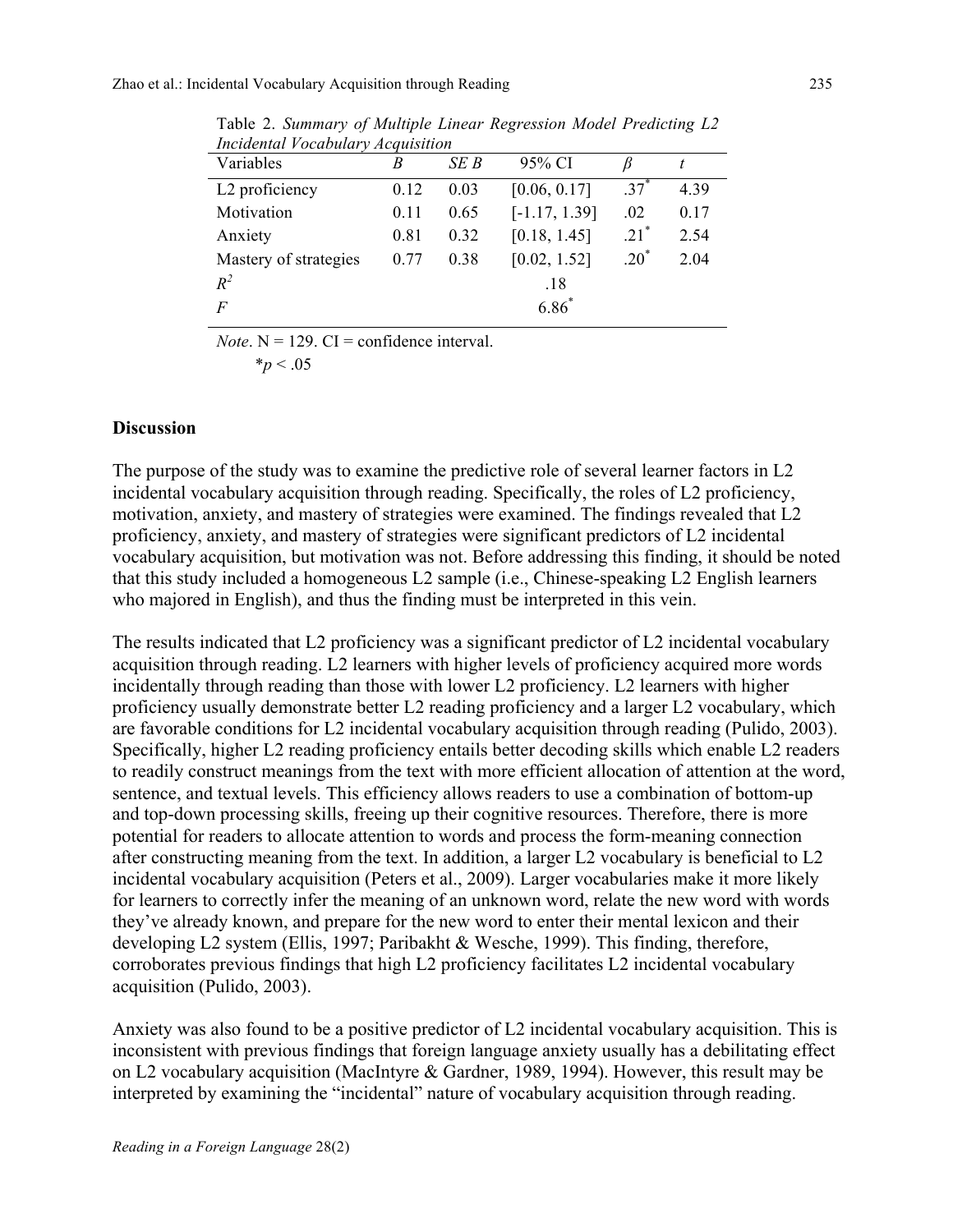Many unknown words are either not noticed or ignored when the readers' major goal during reading is text comprehension rather than vocabulary learning. To acquire an unknown word through reading, one has to notice it, decide to pay attention to it, and search for its meaning (Hulstijn et al., 1996). Learners with lower levels of incidental vocabulary learning anxiety usually worry less about learning individual unfamiliar words and instead direct most of their attention to the main task of text comprehension. They see no need to pay attention to unfamiliar words and thus do not acquire many vocabulary words while reading. Learners with higher levels of incidental vocabulary learning anxiety, however, worry more about understanding the meaning of unfamiliar words and thus notice and pay attention to them. Noticing is the first and important step for a word to be acquired during reading (Hulstijn et al., 1996; Schmidt, 1993). Although incidental vocabulary learning anxiety may take up some of learners' processing capacity, it seems to facilitate L2 incidental vocabulary acquisition by drawing learners' attention to unknown words.

Mastery of strategies was another positive predictor of L2 incidental vocabulary acquisition through reading. This finding corroborates previous findings that the quality of strategy use (i.e., the skillful mastery of strategies) makes a difference to language learning (Tseng et al., 2006; Tseng & Schmitt, 2008). Learners with good mastery of strategies usually have developed a personal set of effective strategies and formed an awareness of which strategies to use effectively in different contexts (Tseng et al., 2006). Compared to those with no or little mastery of strategies, L2 learners with good mastery of these strategies are more likely to actively choose the appropriate strategies and exert creative effort in using them for different stages of L2 incidental vocabulary acquisition. The skillful use of these strategies may reduce the cognitive load of the task and make learning more productive, thereby facilitating the L2 vocabulary learning process (Tseng & Schmitt, 2008).

Of the four learner factors that were examined, motivation was the only factor that did not significantly predict incidental vocabulary acquisition through reading. That is, high levels of motivation may not benefit L2 incidental vocabulary acquisition. This finding is paradoxical and surprising, given that motivation has been suggested to be a key factor in L2 acquisition (Dörnyei, 1998). It could be that the motivational instrument (MIVLS), constructed within the expectancy-value framework, treated motivation as a static attribute; therefore, it may have failed to capture the dynamic and complex nature of motivation. Recent research stresses that L2 motivation is continuously changing, evolving, and interacting with individual-level and environmental-level variables (Waninge, Dörnyei, & de Bot, 2014). It is likely that learners' motivational levels fluctuate during the L2 incidental vocabulary learning process. Such fluctuations may impact the relationship between motivation and L2 incidental vocabulary learning. However, this assumption remains an empirical question and alternative explanations exist, warranting further study of the possible predictive role of motivation in L2 incidental vocabulary learning.

## **Conclusion and Implications**

In conclusion, the results of this study demonstrate that L2 proficiency, anxiety, and mastery of strategies are positive predictors of L2 incidental vocabulary acquisition through reading for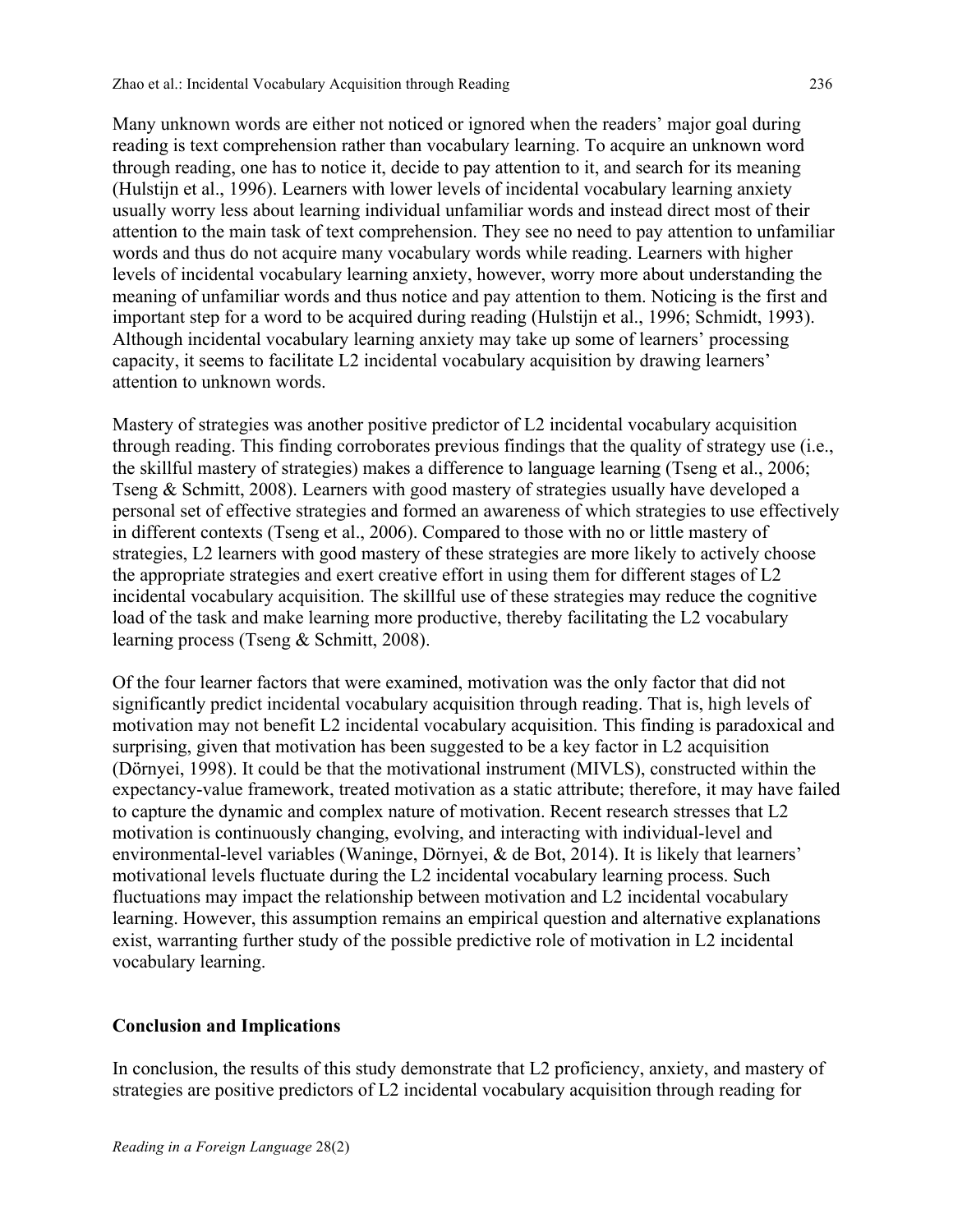Chinese-speaking L2 English learners. These findings suggest that L2 incidental vocabulary acquisition is affected by linguistic, affective, and cognitive learner factors such as L2 proficiency, anxiety, and mastery of strategies, thus highlighting the necessity to add these learner factors to the more recognized variables of input factors and word properties in incidental vocabulary acquisition models.

These findings provide preliminary, yet important implications for L2 vocabulary learning and instruction. It should be understood that individual differences exist in L2 incidental vocabulary acquisition. L2 learners with higher L2 proficiency, better mastery of strategies, and higher level of incidental vocabulary acquisition anxiety tend to acquire more words incidentally through reading. Thus, instructional attention should focus not only on linguistic skills (i.e., L2 proficiency), but also on cognitive (i.e., mastery of strategies) and affective (i.e., anxiety) skills. Specifically, to improve the L2 incidental vocabulary acquisition rate, teachers may encourage L2 learners to become strategic learners by developing a personal set of effective strategies, instead of teaching them a group of arbitrary strategies. In addition, teachers should be aware that incidental vocabulary acquisition anxiety can facilitate incidental vocabulary acquisition. This type of anxiety may be encouraged by teachers as it guides learners' attention to L2 vocabulary and boosts vocabulary acquisition through reading. These noted instructional implications require future examination.

A few limitations of this study should be noted. First, no retention test was administered, so it is not possible to determine whether learner factors predicted L2 incidental vocabulary acquisition and retention in the same manner. Future studies should broaden the measurement scheme to include a vocabulary retention test. Usually the retention test is administered several weeks later after the acquisition test and contains the same test items as the acquisition test. Second, L2 vocabulary acquisition was limited to the acquisition of word meaning. Therefore, it is not possible to generalize these findings to the acquisition of other aspects of vocabulary knowledge such as form, syntactic features, and collocation. Third, this study focused narrowly on learner factors and left other important factors, such as input factors and word properties, unexamined. Future studies should adopt a more comprehensive approach, investigating the interactions among these factors and their interactive effect on L2 incidental vocabulary acquisition. Fourth, the dynamic and complex nature of motivation was not taken into account when measuring the incidental vocabulary learning motivation. Future studies accounting for the dynamic nature of motivation (e.g., measuring motivation level at different time points of a learning task) might better reveal the role that motivation plays in L2 incidental vocabulary acquisition. Fifth, given the correlational nature of the present study, it is not possible to draw conclusions concerning causal relations. Future studies should adopt an experimental design for causal inference.

### **Acknowledgments**

This research was supported by grants from the Scientific Research Starting Foundation for Returned Overseas Chinese Scholars (NO.1707) and Visiting Scholar Program of China.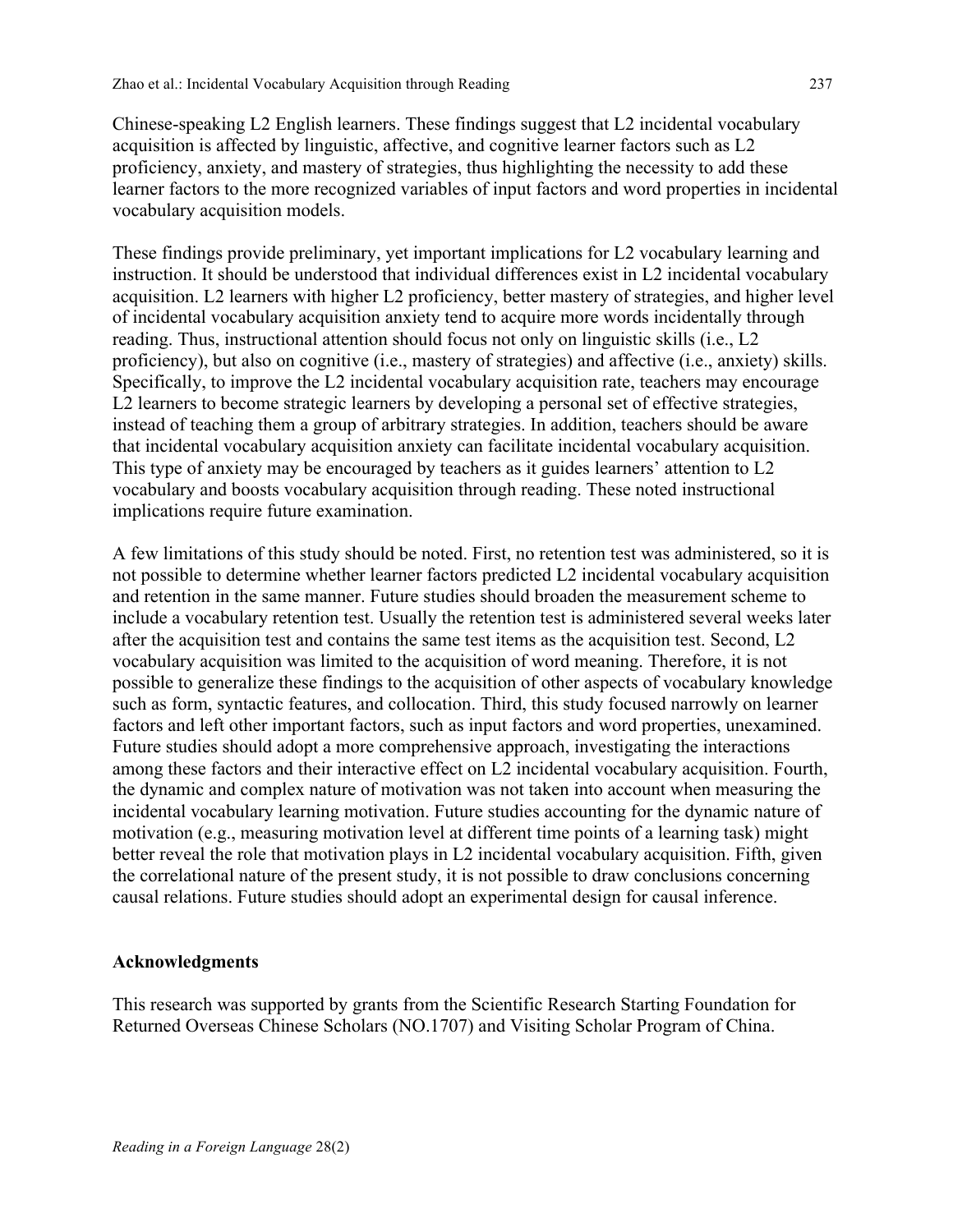## **References**

- Aiken, L. S., & West, S. G. (1991). *Multiple regression: Testing and interpreting interactions.*  Newbury Park: Sage.
- Anderson, N. J. (1991). Individual differences in strategy use in second language reading and testing. *The Modern Language Journal*, *75*, 460–472. doi:10.1111/j.1540-4781. 1991.tb05384.x
- Bruton, A., López, M. G., & Mesa, R. E. (2011). Incidental L2 vocabulary learning: An impracticable term? *TESOL Quarterly*, *45*, 759–768. doi: 10.5054/tq.2011.268061
- Chen, C., & Truscott, J. (2010). The effects of repetition and L1 lexicalization on incidental vocabulary acquisition. *Applied Linguistics*, *31*, 693–713. doi:10.1093/applin/ amq031
- Cho, K. S., & Krashen, S. (1994). Acquisition of vocabulary from the Sweet Valley Kids Series: Adult ESL acquisition. *Journal of Reading*, *37*, 662–667.
- Coady, J. (1997). L2 vocabulary acquisition through extensive reading. In J. Coady & T. Huckin (Eds.), *Second language vocabulary acquisition: A rationale for pedagogy* (pp. 225–237). Cambridge: Cambridge University Press.
- Czerniak, C. M., & Chiarelott, L. (1990). Teacher education for effective science instruction A social cognitive perspective. *Journal of Teacher Education*, *41*, 49–58. doi: 10. 1177/002248719004100107
- Day, R., & Bamford, J. (1998). *Extensive reading in the second language classroom.* Cambridge: Cambridge University Press.
- Deng, Q. (2010). *Motivation for vocabulary learning of college students* (Doctoral dissertation, University of Nebraska). Retrieved from http: digitalcommon.unl.edu/teachlearnstudent.
- Dörnyei, Z. (1998). Motivation in second and foreign language learning. *Language Teaching*, *31*, 117–135. doi:10.1017/S026144480001315X
- Dörnyei, Z. (2003). *Questionnaires in second language research: Construction, administration, and processing*. Mahwah, New Jersey: Lawrence Erlbaum.
- Dörnyei, Z., & Skehan, P. (2003). Individual differences in second language learning. In C. J. Doughty & M. H. Long (Eds.), *The handbook of second language acquisition* (pp. 589– 630). Oxford: Blackwell.
- Ellis, N. C. (1997). Vocabulary acquisition: Word structure, collocation, grammar, and meaning. In M. McCarthy & N. Schmidt (Eds.), *Vocabulary: Description, acquisition and pedagogy* (pp. 122–139). Cambridge: Cambridge University Press.
- Ellis, R. (1994). Factors in the incidental acquisition of second language vocabulary from oral input: A review essay. *Applied Language Learning*, *5*, 1–32.
- Ellis, R., Tanaka, Y., & Yamazaki, A. (1994). Classroom interaction, comprehension, and the acquisition of L2 word meanings. *Language Learning*, *44*, 449–491. doi:10.1111/ j.1467- 1770.1994.tb01114.x
- Fan, M. (2003). Second language vocabulary strategies: A study of Hong Kong learners. *The Modern Language Journal*, *87*, 222-241. doi:10.1111/1540-4781.00187
- Fontecha, A. F., & Gallego, M. T. (2012). The role of motivation and age in vocabulary knowledge. *VIAL*, *9*, 39–62. Retrieved from http://vialjournal.webs.uvigo.es/pdf/ Vial-2012-Article2.pdf
- Fraser, C. A. (1999). Lexical processing strategy use and vocabulary learning through reading. *Studies in Second Language Acquisition*, *21*, 225–241. doi:10.1017/ S0272263199002041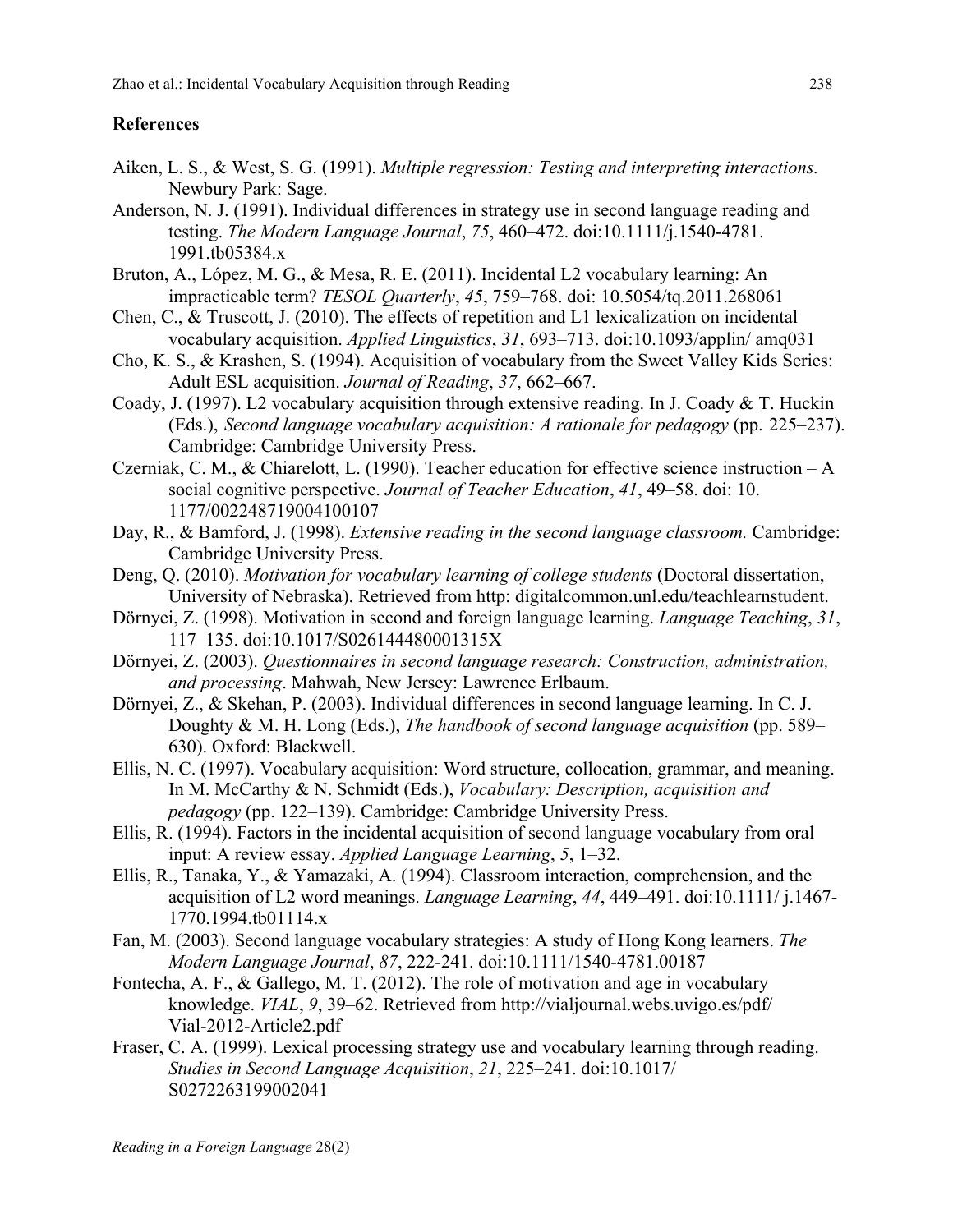- Gao, X. (2006). Understanding changes in Chinese students' uses of learning strategies in China and Britain: A socio-cultural re-interpretation. *System*, *34*, 55–67. doi:10.1016/ j.system.2005.04.003
- Grabe, W. (2004). Research on teaching reading. *Annual Review of Applied Linguistics*, *24*, 44– 69. doi:10.1017/S0267190504000030
- Griffiths, C., & Oxford, R. (2014). The twenty-first century landscape of language learning strategies: Introduction to this special issue. *System*, *43*, 1–10. doi:10.1016/j.system. 2013.12.009
- Gu, Y., & Johnson, R. K. (1996). Vocabulary learning strategies and language learning outcomes. *Language Learning*, *46*, 643–679. doi:10.1111/j.1467-1770.1996.tb01355.x
- Heatley, A., Nation, I. S. P., & Coxhead, A. (2002). RANGE and FREQUENCY programs. Retrieved from http://www.victoria.ac.nz/lals/about/staff/paul-nation
- Horwitz, E. K., Horwitz, M., & Cope, J. (1986). Foreign language classroom anxiety. *The Modern Language Journal*, *70*, 125–132. doi:10.1111/j.1540-4781.1986.tb05256.x
- Hu, M., & Nation, I.S.P. (2000). Unknown vocabulary density and reading comprehension. *Reading in a Foreign Language*, *13*, 403–430.
- Huckin, T., & Coady, J. (1999). Incidental vocabulary acquisition in a second language: A review. *Studies in Second Language Acquisition*, *21*, 181–193. doi:10.1017/ S0272263199002028
- Hulstijn, J. H., Hollander, M., & Greidanus, T. (1996). Incidental vocabulary learning by advanced foreign language students: The influence of marginal glosses, dictionary use, and reoccurrence of unknown words. *The Modern Language Journal*, *80*, 327–339. doi: 10.1111/j.1540-4781.1996.tb01614.x
- Hulstijn, J., & Laufer, B. (2001). Some empirical evidence for the involvement load hypothesis in vocabulary acquisition. *Language Learning*, *51*, 539–558. doi:10.1111/0023- 8333.00164
- Institute of International Education. (2015). *Open Doors Report*. Retrieved from http://www.iie.org/Services/Progject-Atlas/United-States/International-Students-In-US#.V70VapFJIzA.
- Kim, Y. (2006). Effects of input elaboration on vocabulary acquisition through reading by Korean learners of English as a foreign language. *TESOL Quarterly*, *40*, 341–373. doi:10.2307/40264526
- Ko, M. H. (2012). Glossing and second language vocabulary learning. *TESOL Quarterly*, *46*, 56– 79. doi:10.1002/tesq.3
- Komiyama, R. (2013). Factors underlying second language reading motivation of adult EAP students. *Reading in a Foreign Language*, *25*, 149–169.
- Kweon, S. O., & Kim, H. R. (2008). Beyond raw frequency: Incidental vocabulary acquisition in extensive reading. *Reading in a Foreign Language*, *20*, 191–215.
- Laufer, B. (1992). How much lexis is necessary for reading comprehension? In P. Arnaud & H. Bejoint (Eds.), *Vocabulary and applied linguistics* (pp. 126–132). London: Macmillan.
- Laufer, B., & Hulstijn, J. (2001). Incidental vocabulary acquisition in a second language: The construct of task-induced involvement. *Applied Linguistics*, *22*, 1–26. doi:10.1093/ applin/22.1.1
- Li, C. (2012). A study on TEM-4 validity based on different test takers. *China Examinations*, *8*, 11–15. doi:10.3969/j.issn.1005-8427.2012.08.002
- Liu, S. (2007). *English intensive reading* (Vol. 2). Beijing: Beijing University Press.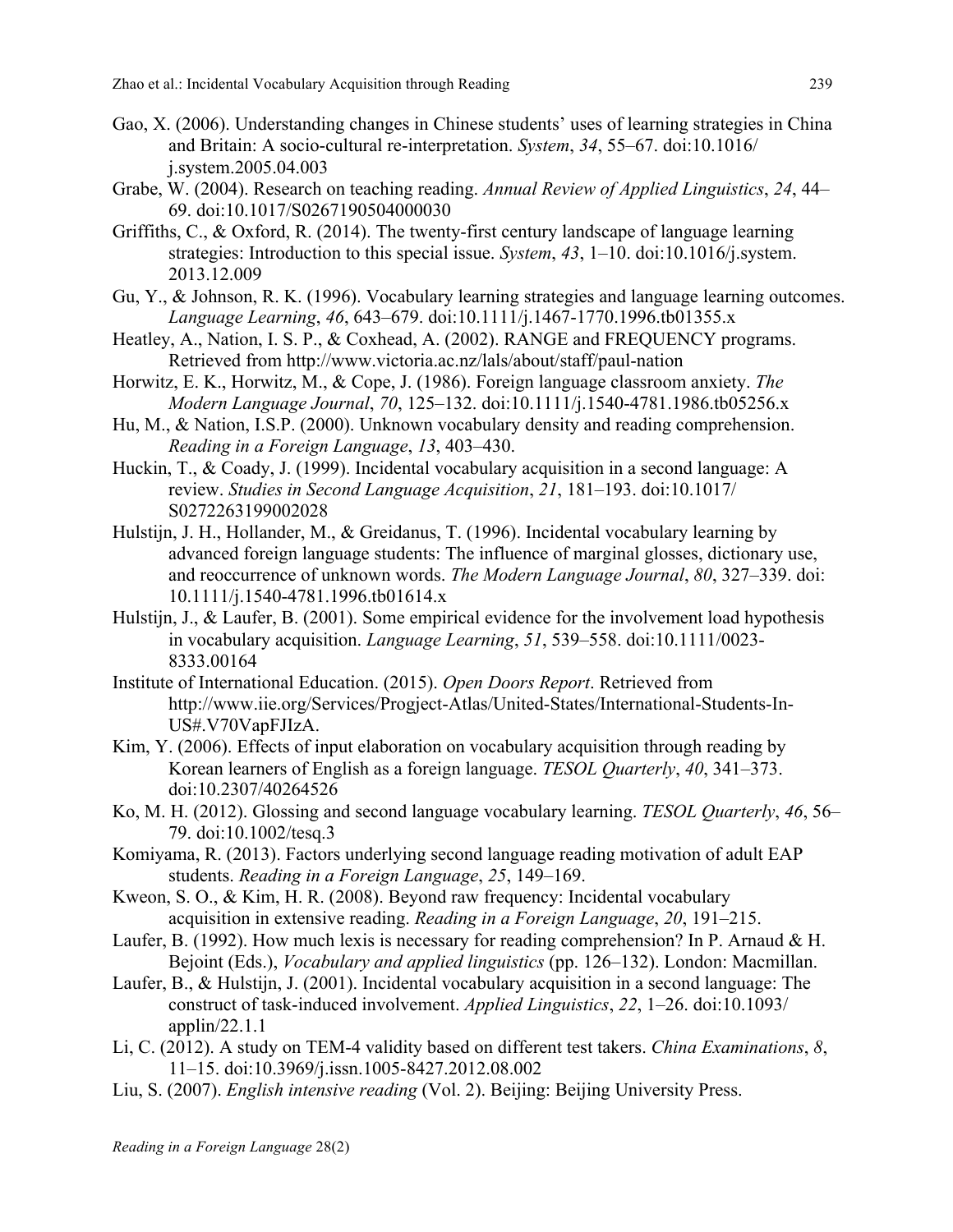- Luppescu, S., & Day, R. R. (1993). Reading, dictionaries and vocabulary learning. *Language Learning*, *43*, 263–287. doi:10.1111/j.1467-1770.1992.tb00717.x
- MacIntyre, P. D., & Gardner, R. C. (1989). Anxiety and second-language learning: Toward a theoretical clarification. *Language Learning*, *39*, 251–275. doi:10.1111/j.1467-1770. 1989.tb00423.x
- MacIntyre, P. D., & Gardner, R. C. (1994). The subtle effects of language anxiety on cognitive processing in the second language. *Language Learning*, *44*, 283–305. doi:10.1111/j.1467-1770.1994.tb01103.x
- Mori, S. (2002). Redefining motivation to read in a foreign language. *Reading in a Foreign Language*, *14*, 91–110.
- Nassaji, H. (2003). L2 vocabulary learning from context: Strategies, knowledge sources, and their relationship with success in L2 lexical inferencing. *TESOL Quarterly*, *37*, 645–670. doi:10.2307/3588216
- Nation, I. S. P. (2001). *Learning vocabulary in another language*. Cambridge: Cambridge University Press.
- Paribakht, T. S., & Wesche, M. (1999). Reading and "incidental" L2 vocabulary acquisition: An introspective study of lexical inferencing. *Studies in Second Language Acquisition*, *21*, 195–224. doi:10.1017/S027226319900203X
- Peters, E., Hulstijn, J. H., Sercu, L., & Lutjeharms, M. (2009). Learning L2 German vocabulary through reading: the effect of three enhancement techniques compared. *Language Learning*, *59*, 113–151. doi:10.1111/j.1467-9922.2009.00502.x
- Pulido, D. (2003). Modeling the role of second language proficiency and topic familiarity in second language incidental vocabulary acquisition through reading. *Language Learning*, *53*, 233–284. doi:10.1111/1467-9922.00217
- Pulido, D. (2007). The relationship between text comprehension and second language incidental vocabulary acquisition: A matter of topic familiarity? *Language Learning, 57,* 155–199. doi:10.1111/j.1467-9922.2007.00415.x
- Reynolds, B. L., & Bai, Y. L. (2013). Does the freedom of reader choice affect second language incidental vocabulary acquisition? *British Journal of Educational Technology*, *44*, E42– E44. doi: doi:10.1111/j.1467-8535.2012.01322.x
- Reynolds, B. L., & Wible, D. (2014). Frequency in incidental vocabulary acquisition research: An undefined concept and some consequences. *TESOL Quarterly*, *48*, 843–861. doi:10.1002/tesq.197
- Ryan, R.M., & Deci, E.L. (2000). Intrinsic and extrinsic motivations: Classic definitions and new directions. *Contemporary Educational Psychology*, *25,* 54–67. doi:10.1006/ceps.1999.1020
- Saito, Y., Horwitz, E. K., & Garza, T. J. (1999). Foreign language reading anxiety. *The Modern Language Journal*, *83*, 202–218. doi:10.1111/0026-7902.00016
- Sas, M. M. (2002). *Reading anxiety's effects on incidental vocabulary acquisition: Are culturally relevant texts exempt?* (Master's thesis). Available from ProQuest Dissertations and Theses database. (UMI No. 1411210)
- Schmidt, R. (1993). Awareness and second language acquisition. *Annual Review of Applied Linguistics*, *13*, 206–226. doi:10.1017/S0267190500002476
- Schmitt, N. (1997). Vocabulary learning strategies. In N. Schmitt & M. McCarthy (Eds.), *Vocabulary: Description, acquisition, and pedagogy* (pp. 199–227). Cambridge: Cambridge University Press.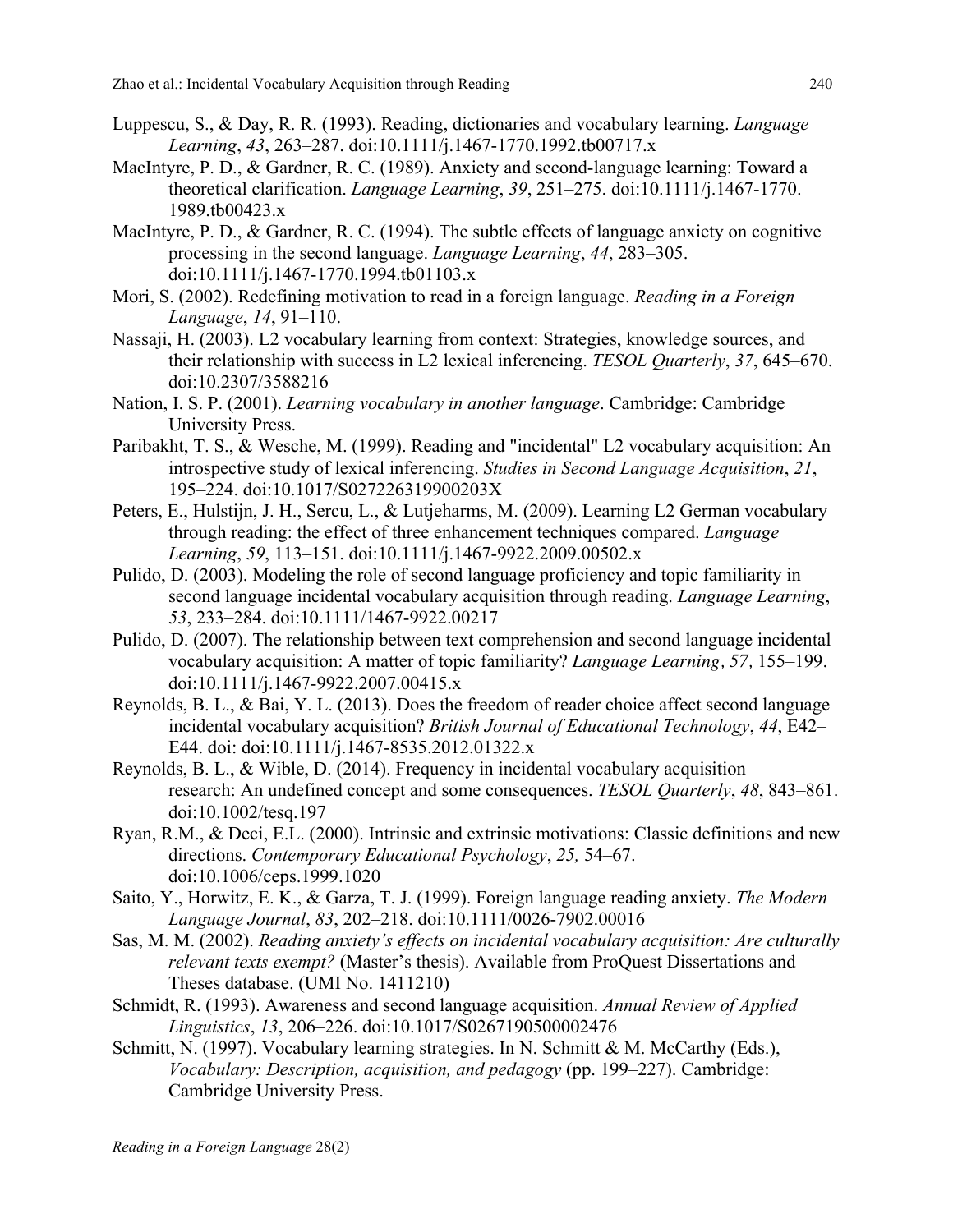- Shi, Y. Z., & Liu, Z. Q. (2006). Foreign language reading anxiety and its relationship to English achievement and gender. *Journal of PLA University of Foreign Languages*, *29*, 59–65. doi:10.3969/j.issn.1002-722X.2006.02.014
- Swanborn, M. S. L., & de Glopper, K. (2002). Impact of reading purpose on incidental word learning from context. *Language Learning*, *52*, 95–117. doi:10.1111/1467-9922.00178
- Tekmen, E. A. F., & Daloglu, A. (2006). An investigation of incidental vocabulary acquisition in relation to learner proficiency level and word frequency. *Foreign Language Annals*, *39*, 220–243. doi:10.1111/j.1944-9720.2006.tb02263.x
- Tseng, W., Dörnyei, Z., & Schmitt, N. (2006). A new approach to assessing strategic learning: The case of self-regulation in vocabulary acquisition. *Applied Linguistics*, *27*, 78–102. doi:10.1093/applin/ami046
- Tseng, W., & Schmitt, N. (2008). Toward a model of motivated vocabulary learning: A structural equation modeling approach. *Language Learning*, *58*, 357–400. doi:10.1111/j.1467-9922.2008.00444.x
- Waninge, F., Dörnyei, Z., & de Bot, K. (2014). Motivational dynamics in language learning: Change, stability and context. *The Modern Language Journal*, 98, 704–723. doi:10.1111/j.1540-4781.2014.12118.x
- Waring, R., & Takaki, M. (2003). At what rate do learners learn and retain new vocabulary from reading a graded reader? *Reading in a Foreign Language*, *15*, 130–163.
- Wigfield, A., & Guthrie, J. T. (1997). Relations of children's motivation for reading to the amount and breadth of their reading. *Journal of Educational Psychology*, *89*, 420–432. doi:10.1037/0022-0663.89.3.420
- Xi, Q., & Jiang, J. (2006). The reform tendency of TEM-4 and fundamental English teaching..*Foreign Languages and Their Teaching*, *205*, 24–27. doi:10.13458/j.cnki.flatt.003211
- Zahar, R., Cobb, T., & Spada, N. (2001). Acquiring vocabulary through reading: Effects of frequency and contextual richness. *Canadian Modem Language Review*, *57*, 541–572. doi:10.3138/cmlr.57.4.541
- Zhao, A., Guo, Y., & Dynia, J. (2013). Foreign language reading anxiety: Chinese as a foreign language in the United States. *The Modern Language Journal*, *97*, 764–778. doi:10.1111/ j.1540-4781.2013.12032.x

### **Appendix A**

*List of 20 Target Words*

| 1. invidious      | 2. taxonomist    | 3. anathema | 4. carom       |
|-------------------|------------------|-------------|----------------|
| 5. claustrophobic | 6. borough       | 7. opine    | 8. interloper  |
| 9. exterminator   | 10. hamlet       | $11.$ fluff | 12. infallible |
| 13. dodecahedra   | 14. jumbly       | 15. deflate | 16. languor    |
| 17. intrepid      | 18. hallucinogen | 19. sinew   | 20. incest     |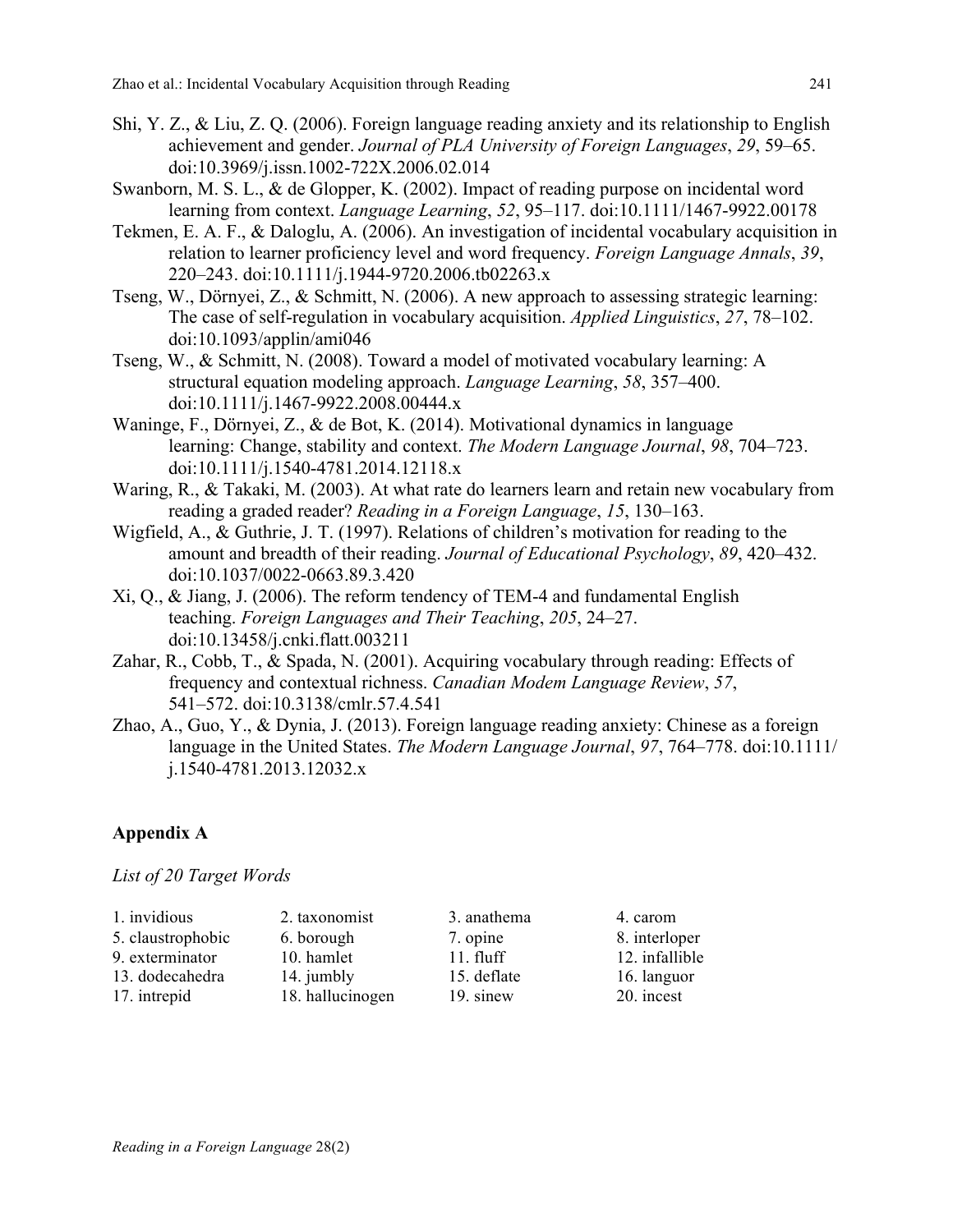# **Appendix B**

## *The Motivation for Incidental Vocabulary Learning Scale*

The following statements describe how motivated you are in learning new words when you read material in English for the purpose of comprehension. For each statement, please indicate whether you (1) strongly disagree, (2) disagree, (3) neither agree nor disagree, (4) agree, or (5) strongly agree by circling the appropriate number following each statement. Please give your first reaction to each statement and there are no right or wrong answers.

|                                                                              | 2 | 3 | 4 | 5 |
|------------------------------------------------------------------------------|---|---|---|---|
| I learn new English words through reading because                            |   |   |   |   |
| I am curious about their meanings.<br>1.                                     |   |   |   |   |
| 2.<br>I want to enrich my vocabulary.                                        |   |   |   |   |
| I like hearing teachers say that I can learn new words from reading.<br>3.   |   |   |   |   |
| 4.<br>I want to improve my grades in the English course.                     |   |   |   |   |
| 5.<br>My friends sometimes say that it is amazing that I can learn new words |   |   |   |   |
| from reading.                                                                |   |   |   |   |
| 6.<br>I pay attention to new words encountered during reading.               |   |   |   |   |
| 7.<br>I learn a lot of new words from reading.                               |   |   |   |   |
| I want to know what new words mean in the reading passage.<br>8.             |   |   |   |   |
| 9. I like learning new words from reading.                                   |   |   |   |   |
| 10. I like to learn more words from reading than other students.             |   |   |   |   |
| 11. I am willing to put more effort in learning new words from reading in    |   |   |   |   |
| order to outperform other students.                                          |   |   |   |   |
| 12. It is important for me to learn new words from reading.                  |   |   |   |   |
| 13. New words learnt from reading can boost up my grades in the              |   |   |   |   |
| English course.                                                              |   |   |   |   |
| When I encounter new English words during reading                            |   |   |   |   |
| 14. I can use the topic of the reading passage to help understand the new    |   |   |   |   |
| words.                                                                       |   |   |   |   |
| 15. I can tell which words are essential for adequate comprehension of a     |   |   |   |   |
| passage.                                                                     |   |   |   |   |
| 16. I can use my world knowledge to understand the new words.                |   |   |   |   |
| 17. I can relate the new words with words I previously know.                 |   |   |   |   |
| 18. I can remember the context where the new words appear.                   |   |   |   |   |
| 19. I can learn about the collocation of the new words.                      |   |   |   |   |
| 20. I can use the immediate contexts to understand the new words.            |   |   |   |   |
| 21. I can analyze the grammatical structure of the sentence to guess         |   |   |   |   |
| the meanings of the new words.                                               |   |   |   |   |
| 22. I can ask my classmates or teacher to find out the meanings of           |   |   |   |   |
| the new words.                                                               |   |   |   |   |
| 23. I can make my own sentences using the new words I learned.               |   |   |   |   |
| 24. I can use dictionary to find out the meanings of the new words.          |   |   |   |   |
| 25. I can think of situations where I can use the new words.                 |   |   |   |   |
| 26. I can use my knowledge of affixes to guess the meanings of the new       |   |   |   |   |
| words.                                                                       |   |   |   |   |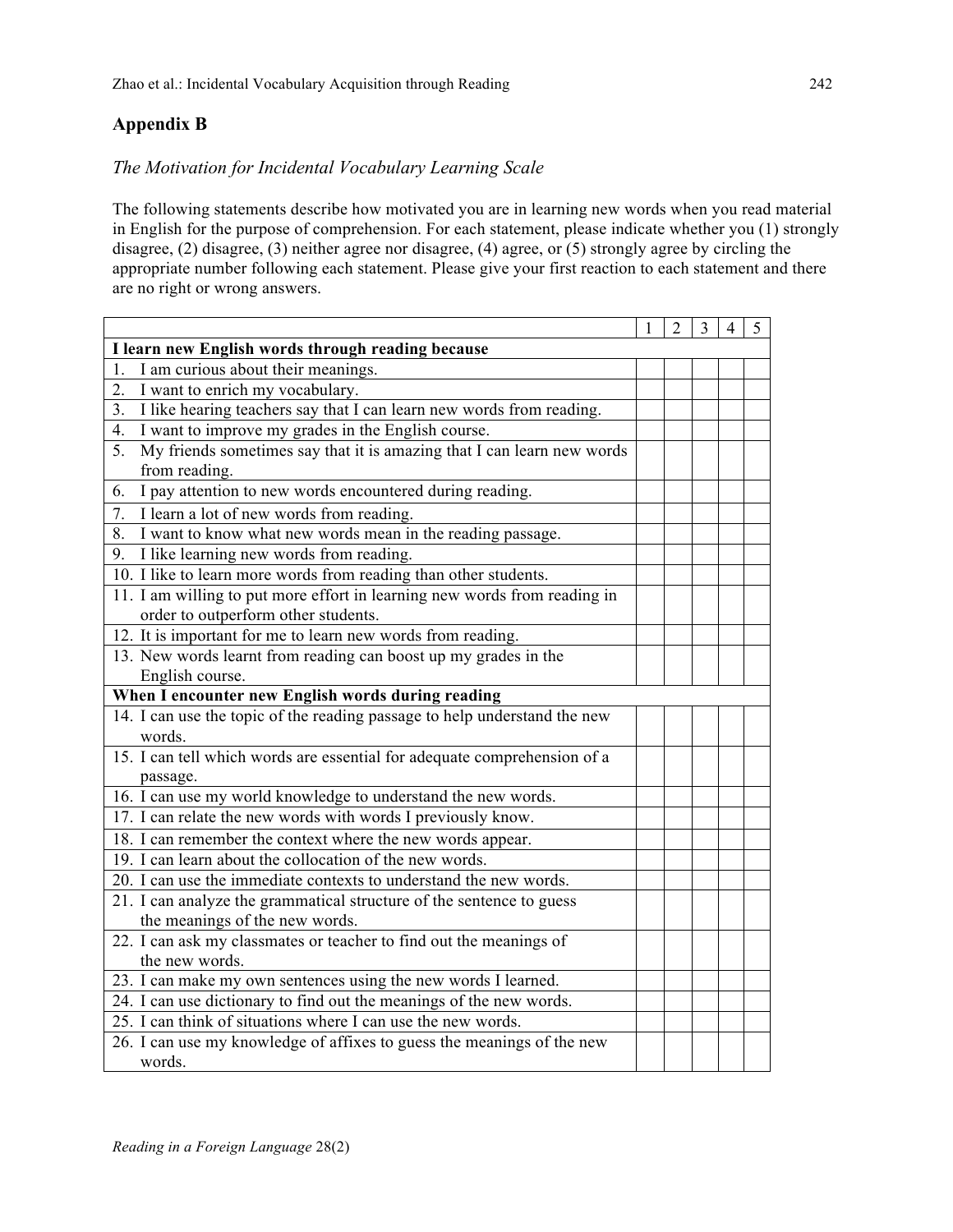# **Appendix C**

## *The Incidental Vocabulary Learning Anxiety Scale*

Directions: Statements 1 through 10 describe how you might feel about encountering new words when you read material in English for the purpose of comprehension. For each statement, please indicate whether you (1) strongly disagree, (2) disagree, (3) neither agree nor disagree, (4) agree, or (5) strongly agree by circling the appropriate number following each statement. Please give your first reaction to each statement and there are no right or wrong answers.

|                                | I feel worried when I see many new words in an English passage.                                                     |  |  |  |
|--------------------------------|---------------------------------------------------------------------------------------------------------------------|--|--|--|
| $2_{-}$                        | It bothers me to encounter new words that I cannot pronounce while<br>reading English.                              |  |  |  |
| 3.                             | I get upset when I encounter new words while reading English.                                                       |  |  |  |
| 4.                             | I enjoy learning new words from reading English.                                                                    |  |  |  |
| 5.                             | I get upset when I don't know if my understanding of a new word is<br>correct while reading English.                |  |  |  |
| 6.                             | I am confident that I can learn new words while reading English.                                                    |  |  |  |
| $7_{\scriptscriptstyle{\sim}}$ | I feel nervous when I have no clue what a new word means while<br>reading English.                                  |  |  |  |
| 8.                             | I feel nervous when I cannot guess the meaning of a new word while<br>reading English.                              |  |  |  |
| 9.                             | I worry about guessing the meaning of a new word wrongly while                                                      |  |  |  |
|                                | reading English.                                                                                                    |  |  |  |
|                                | 10. I worry that my understanding of the new words might lead to the<br>misinterpretation of the English materials. |  |  |  |

## **Appendix D**

### *The Mastery of Incidental Vocabulary Learning Strategies Scale*

You might encounter some new words when you read material in English for the purpose of comprehension. The following are some strategies that you might use in dealing with these new words. Decide if you have a good mastery of them. Rate your mastery of these strategies on a five-point scale: (1) no mastery, (2) little mastery, (3) some mastery, (4) good mastery, (5) very good mastery. Please give your first reaction to each statement and there are no right or wrong answers.

| 1. I know which words in a reading passage are important for me to learn. |  |  |  |
|---------------------------------------------------------------------------|--|--|--|
| 2. I repeat a new word aloud to remember it.                              |  |  |  |
| 3. I use various means to make clear the new words that I am not quite    |  |  |  |
| clear of.                                                                 |  |  |  |
| 4. I ask teacher or classmates for meanings of the new words.             |  |  |  |
| 5. I make use of my common sense and knowledge of the world when          |  |  |  |
| guessing the meaning of a new word.                                       |  |  |  |
| 6. I repeat the pronunciation of a new word in my mind to remember it.    |  |  |  |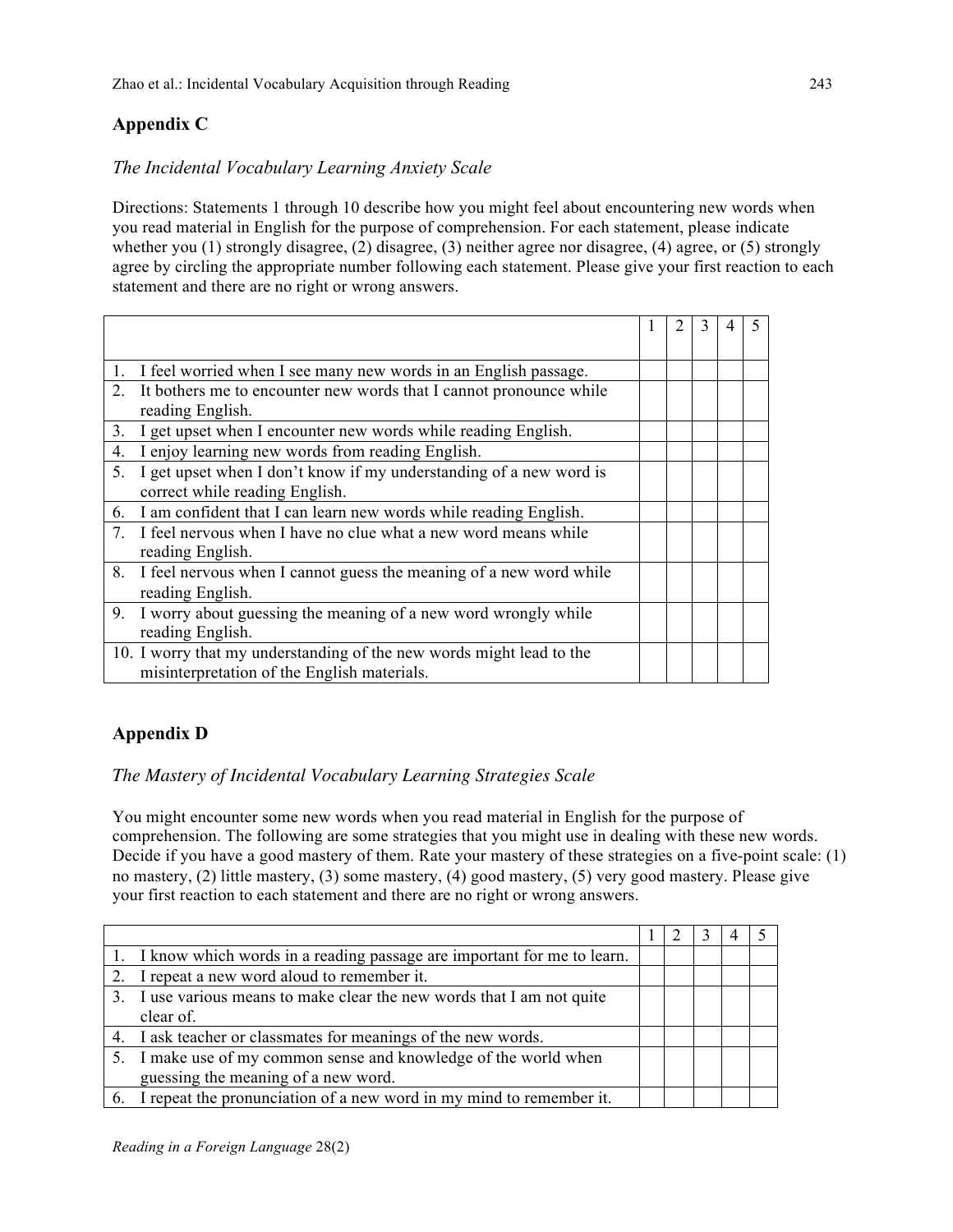Zhao et al.: Incidental Vocabulary Acquisition through Reading 244

| 7. I make use of my knowledge of the topic when guessing the meaning                                          |  |  |
|---------------------------------------------------------------------------------------------------------------|--|--|
| of a new word.                                                                                                |  |  |
| 8. I write a new word repeatedly to remember it.                                                              |  |  |
| 9. I create a mental image of a new word to help me remember it.                                              |  |  |
| 10. I have a clear sense of whether I need to remember a new word or not.                                     |  |  |
| 11. I remember the sentence in which a new word is used.                                                      |  |  |
| 12. I check my guessed meaning of a new word against the immediate<br>context to see if it fits in.           |  |  |
| 13. I connect a new word to a personal experience to remember it.                                             |  |  |
| 14. I look up a new word in dictionary if I am not sure of its meaning.                                       |  |  |
| 15. I associate a new word with a known English word that sounds similar<br>to it.                            |  |  |
| 16. I analyze the grammatical structure of a sentence to guess the meaning<br>of a new word.                  |  |  |
| 17. I make use of the part of speech of a new word when guessing its<br>meaning.                              |  |  |
| 18. I associate a new word to a known English word that looks similar to<br>It.                               |  |  |
| 19. I use the word structure (prefix, root, and suffix) knowledge when<br>guessing the meaning of a new word. |  |  |
| 20. I connect a new word with its synonyms and antonyms to remember it.                                       |  |  |
| 21. I use new words as much as possible in either imaginary or real                                           |  |  |
| situations.                                                                                                   |  |  |
| 22. I associate a new word with a Chinese word that sounds similar to it.                                     |  |  |
| 23. I use my knowledge of affixes and roots to remember a new word.                                           |  |  |
| 24. I use new words in sentences.                                                                             |  |  |
| 25. I remember a new word together with the context where it occurs.                                          |  |  |
| 26. I create semantic networks in my mind and remember new words in                                           |  |  |
| meaningful groups.                                                                                            |  |  |

## **About the Authors**

Aiping Zhao, PhD, is an associate professor in the School of Foreign Languages and Literatures at Shandong University, China. Her research interests include second language reading, vocabulary acquisition, and individual differences. Address for correspondence: School of Foreign Languages and Literatures, Shandong University, No. 5 Hongjialou, Jinan, 250100, China. E-mail: aipingzhao@sdu.edu.cn

Ying Guo, PhD, is an assistant professor at the School of Education, University of Cincinnati, USA. Her research interests focus on second language and reading development, teacher and classroom factors related to students' academic achievement. Address for correspondence: 615 Teacher Hall, 2610 McMicken Cir., Cincinnati, OH 45221, USA. E-mail: guoy3@ucmail.uc.edu

Carrie Biales, M.Ed, is a doctoral student in the School of Education, University of Cincinnati, USA. Her research interests include early childhood literacy and development, teacher education, and parent education. Address for correspondence: 615 Teachers Hall, 2610 McMicken Cir., Cincinnati, OH 45221, USA. E-mail: bialesce@ucmail.uc.edu